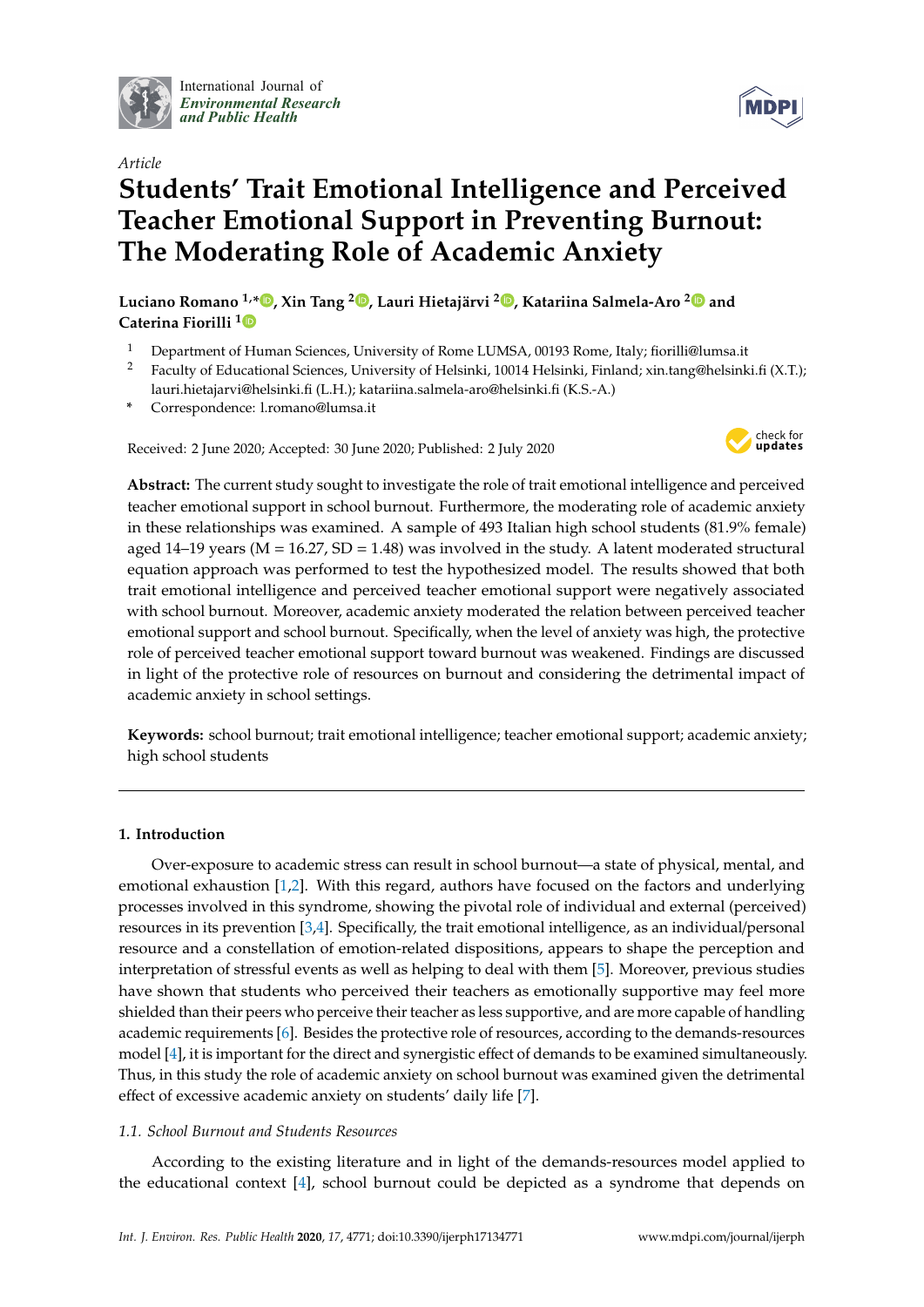the imbalance between external demands and available resources, both school-related and personal ones [\[4,](#page-9-3)[8\]](#page-9-7). When exposed to high levels of chronic stress, students start to feel physically and mentally overwhelmed and exhausted, losing all their capability to deal with academic demands. Furthermore, burned-out students experience a sense of cynicism and meaningless toward the school, which acts as a last, wrong attempt to counteract and cope with the experienced emotional exhaustion. Finally, they feel useless and inadequate as a student, losing satisfaction and personal accomplishment [\[2](#page-9-1)[,9\]](#page-10-0) ([\[10\]](#page-10-1) for a review). Several studies have shown the detrimental effects of burnout in adolescents in terms of dropout, poor performance, and other clinical or subclinical conditions later on [\[11–](#page-10-2)[15\]](#page-10-3). According to Alarcon and colleagues [\[3\]](#page-9-2), who applied the conservation of resources theory [\[16\]](#page-10-4) to educational tracks, school burnout can be considered as the product of the consumption of available resources. Thus, the capability to react to academic strain and to avoid burnout depends on the amount of individual and external resources a student can count on.

Among the individual resources, previous studies have highlighted the role of trait emotional intelligence when dealing with emotionally taxing situations in school settings (e.g., [\[17\]](#page-10-5)). Research usually conceptualizes emotional intelligence in two different ways due to separate theoretical frameworks, historically at odds with each other. In essence, the first one, related to the studies of Mayer and Salovey [\[18\]](#page-10-6), considers emotional intelligence as a cognitive ability, thus measured by performance-based tests to capture "maximal" performance. The second one, related to the conceptual framework of Petrides [\[19\]](#page-10-7), considers emotional intelligence as a personality trait located at the lower levels of personality hierarchies, therefore measured by self-report questionnaires to capture "typical" performance [\[20,](#page-10-8)[21\]](#page-10-9). According to Petrides [\[19\]](#page-10-7), the trait emotional intelligence is regarded as self-efficacy in processing emotion-laden information [\[19](#page-10-7)[,22\]](#page-10-10). Mikolajczak [\[23\]](#page-10-11), with the three-level model of emotional intelligence, has tried to solve the debate between the two theories, positing that the different types of emotional intelligence should coexist in a unified framework. Thus, according to the author, when dealing with emotions, knowledge (what I know), abilities (what I can do), and dispositions (what I do) have to be considered as parts of a unique process [\[23\]](#page-10-11). Despite this, later studies have shown that the two constructs do not strongly correlate with each other and that their different associations with the same variables could be reflective of different processes [\[24–](#page-10-12)[26\]](#page-10-13). A recent literature review by Petrides and colleagues [\[27\]](#page-10-14) has deepened the relationship between trait emotional intelligence and adjustment in school contexts. In detail, students with high trait emotional intelligence report higher prosocial behaviors towards teachers and peers, lower rates of unauthorized absences, and have been less expelled from school than their low emotionally intelligent peers, thus reflecting a higher school adaptation [\[28–](#page-10-15)[30\]](#page-10-16). Moreover, further studies have demonstrated that trait emotional intelligence is negatively related to perceived stress and depressive symptoms in students [\[31,](#page-10-17)[32\]](#page-10-18). According to Saklofske and colleagues [\[33\]](#page-11-0), a high trait emotional intelligence in students facilitates the use of the effective emotion regulation strategies to cope with school-related stressors. Specifically, recent studies have shown that, when dealing with undue school pressures, students with high trait emotional intelligence are more inclined to avoid potentially damaging emotion-focused strategies (i.e., rumination), and this, in turn, facilitates the achievement of their academic goals [\[34\]](#page-11-1). High trait emotional intelligent students, indeed, compared to their counterparts, seem to be more able to evaluate demanding situations as a challenge rather than a threat, therefore being more shielded against chronic stress [\[20,](#page-10-8)[35,](#page-11-2)[36\]](#page-11-3). Moreover, a recent study has highlighted that high school students with high trait emotional intelligence levels also report low levels of school burnout [\[37\]](#page-11-4).

As to external resources, previous studies have highlighted that perceived teacher emotional support is related to a plethora of positive school outcomes [\[15](#page-10-3)[,38](#page-11-5)[–42\]](#page-11-6). For instance, scholars have demonstrated a correspondence between teachers who show autonomy, supporting, and caring instructional behaviors and students' perceptions of autonomy and support, with significant implications for students' engagement and performance (e.g., [\[43\]](#page-11-7)). Teacher emotional support usually refers to students' perception of their teacher as warm, friendly, and caring [\[44](#page-11-8)[–46\]](#page-11-9). According to Pianta and Hamre [\[39\]](#page-11-10), teacher emotional support consists of three dimensions: The first one,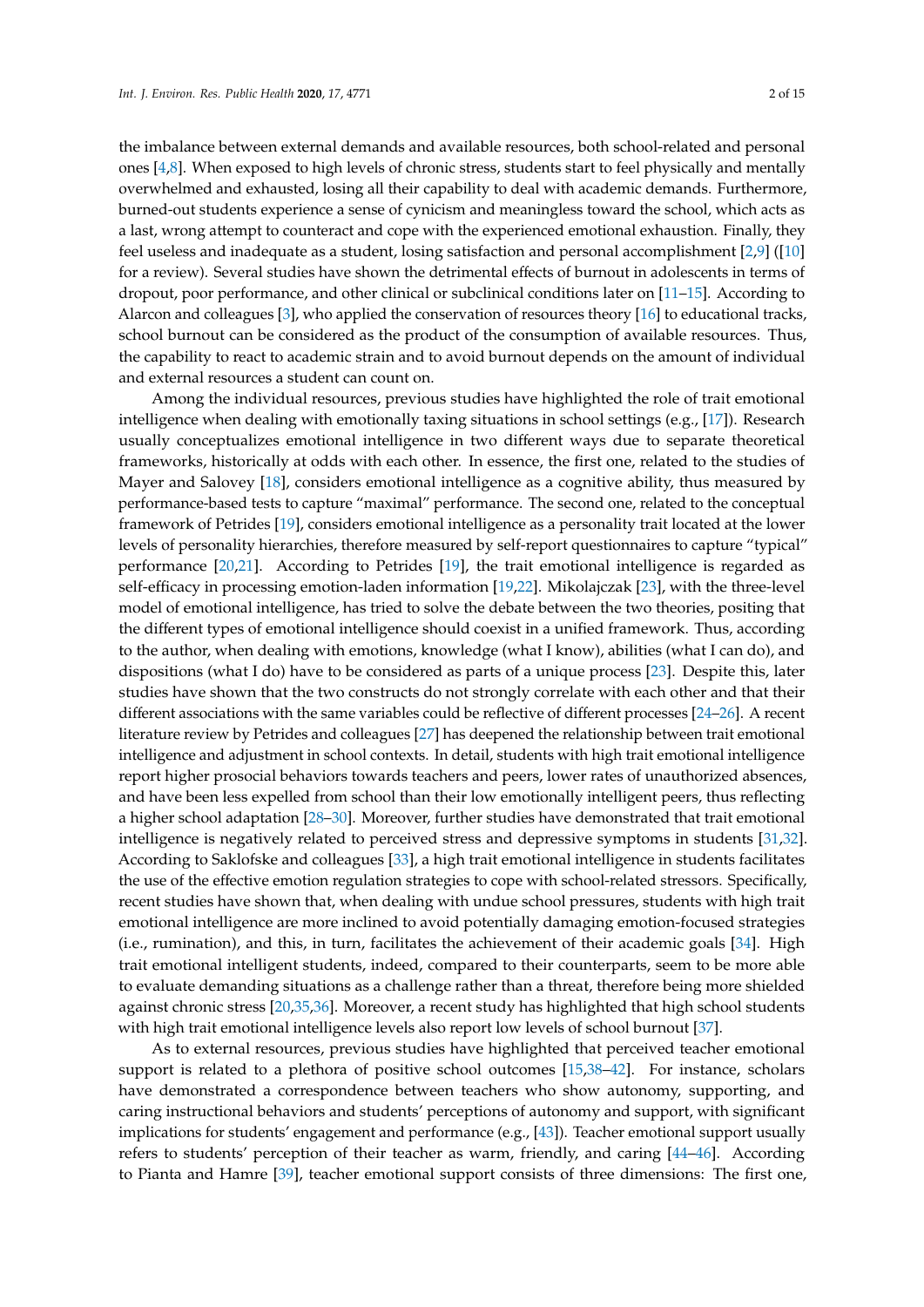positive climate, refers to the ability of teachers to create positive interactions with their students. Besides this, teacher sensitivity concerns the extent to which a teacher is prone to respond to students' academic and emotional needs. Finally, a regard for adolescent perspective pertains to the degree to which teachers promote the autonomy and general development of their students [\[46](#page-11-9)[–49\]](#page-11-11). Previous studies have shown that, compared to other sources of support, high school students' perception of teacher emotional support is more strongly associated with low levels of emotional exhaustion and high subjective well-being (e.g., [\[50,](#page-11-12)[51\]](#page-11-13)). Moreover, further scholars have shown that a high perceived teacher emotional support buffers the negative impact of stressful life events on depressive symptoms [\[52\]](#page-11-14). Students who employ emotional support seeking strategies are more likely to be shielded against excessive academic strain [\[53\]](#page-11-15). Further studies have shown that students who benefit from caring teachers could broaden their personal resources, thoughts, and behaviors, thus gaining a better adaptation to the school setting and taxing academic demands [\[54](#page-11-16)[,55\]](#page-11-17). Specifically, students who positively perceived the emotional support from their teachers are more protected against maladjustment and school burnout than their counterparts [\[56](#page-12-0)[,57\]](#page-12-1).

#### *1.2. The Moderating Role of Academic Anxiety*

The existing literature considers academic anxiety as a general feeling of being nervous and worried in the academic context due to external demands, such as tests and assignments as well as the high pressure in obtaining excellent grades (e.g., [\[58](#page-12-2)[,59\]](#page-12-3)). It has been widely demonstrated in the academic literature (e.g., [\[60](#page-12-4)[–62\]](#page-12-5)) that small amounts of academic anxiety could promote better achievement, fostering students' attention and concentration. Despite this, further studies have shown that excessive academic anxiety levels are related to various adverse outcomes in the school context [\[63–](#page-12-6)[65\]](#page-12-7). Effectively, students who experience negative emotions and worries related to their school commitments are more prone to experience burnout than their counterparts [\[35](#page-11-2)[,63,](#page-12-6)[66\]](#page-12-8).

In this regard, it is possible that, although typically resources act as protective factors against school burnout, students in the context of overwhelming demands can become so anxious that also their perceptions of resources, individual as well as external, might be weakened, therefore making them more exposed to the risk of burnout (e.g., [\[67\]](#page-12-9)). Previous scholars have shown that individuals who experience high anxiety, as opposed to their counterparts, tend to have a biased perception of their emotions, present lower levels of emotional clarity and awareness, and are more likely to refuse the ongoing emotions they are experiencing [\[68\]](#page-12-10). Concerning the school setting, the existing literature underlines that, when feeling extremely anxious, some students are inclined to adopt adverse and ineffective emotional regulation strategies—i.e., suppression—therefore lessening their ability to deal effectively with academic stressors (e.g., [\[69–](#page-12-11)[71\]](#page-12-12)). Further studies, indeed, have highlighted that students with high anxiety levels also report low trait emotional intelligence and wrong emotion regulation strategies usage, thus being more at risk for school refusal and burnout [\[72](#page-12-13)[,73\]](#page-12-14).

Moreover, even though highly emotionally supported students are supposed to be more shielded against adverse academic outcomes (e.g., [\[74](#page-12-15)[–76\]](#page-12-16)), in high-anxiety conditions students could be less capable of benefiting from their teachers' emotional support, thus being more vulnerable to school burnout. Recent studies, indeed, have highlighted that when extremely anxious, students show more reluctant and rejecting behavior toward school and instructions than their less anxious peers (e.g., [\[77\]](#page-12-17)). Besides this, students with severe anxiety tend to avert interaction and exhibit low social and emotional competences (e.g., [\[78](#page-12-18)[,79\]](#page-12-19)). Effectively, students with high anxiety levels prefer avoidant rather than support seeking strategies (i.e., teacher support) [\[80,](#page-13-0)[81\]](#page-13-1).

#### *1.3. Aims and Hypotheses*

Based on the abovementioned literature review, the present study aimed to examine the relations between external and internal resources and burnout, taking into account anxiety as a possible moderator.

In detail, the following set of hypotheses were formulated: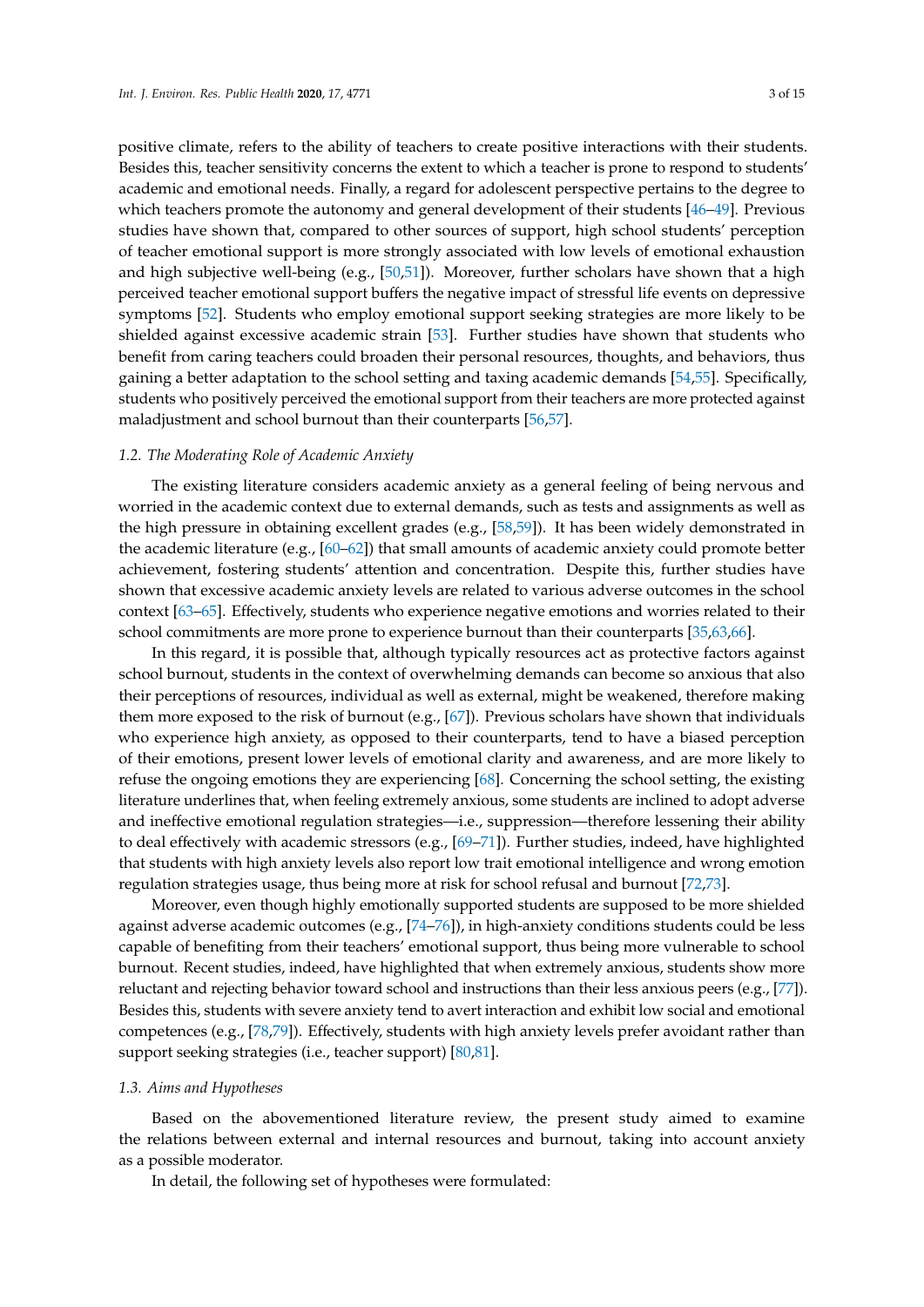Trait emotional intelligence and perceived teacher emotional support were both negatively related to school burnout. Conversely, academic anxiety was positively related to students' burnout levels (Hypothesis 1).

Academic anxiety moderated the relationships between trait emotional intelligence and school Academic anxiety moderated the relationships between trait emotional intelligence and school burnout (Hypothesis 2). In detail, it was expected that high (vs. low) anxiety would lessen the effect of trait emotional intelligence on school burnout. of trait emotional intelligence on school burnout.

Academic anxiety moderated the relationships between perceived teacher emotional support and Academic anxiety moderated the relationships between perceived teacher emotional support school burnout (Hypothesis 3). In detail, it was expected that high (vs. low) anxiety students would perceive less emotional support from their teachers, thus being more exposed to school burnout. In burnout. In order to make the model more conservative, students' age and gender were used as control variables. The hypothesized model is shown in Figure [1.](#page-3-0)

<span id="page-3-0"></span>

**Figure 1.** A conceptual model of the hypothesized moderating effect of academic anxiety on the links **Figure 1.** A conceptual model of the hypothesized moderating effect of academic anxiety on the links between trait emotional intelligence and perceived teacher emotional support with school burnout. between trait emotional intelligence and perceived teacher emotional support with school burnout.

#### **2. Materials and Methods**

#### *2.1. Participants and Procedure*

*2.1. Participants and Procedure*  that took part in the study were 493 Italian high school students (81.9% female) aged 14–19 years (M = 16.27, SD = 1.48). There were no missing data. Initially, the sample was composed of 497 participants, but, due to outliers, 4 participants were excluded from the analyses. These students belonged to two different high schools in Central (87.6%) and Southern Italy (12.4%). In detail, 69.8% of the participants attended a human sciences high school (78% female), while 30.2% attended a high school specializing in classics subjects (22% female). The research protocol received the approval of the school council as well as of the school principal. Only the students who complete informed consent took part in the study. Furthermore, only underage students who provided the informed consent signed by their This study used a cross-sectional descriptive design with a convenience sample. The participants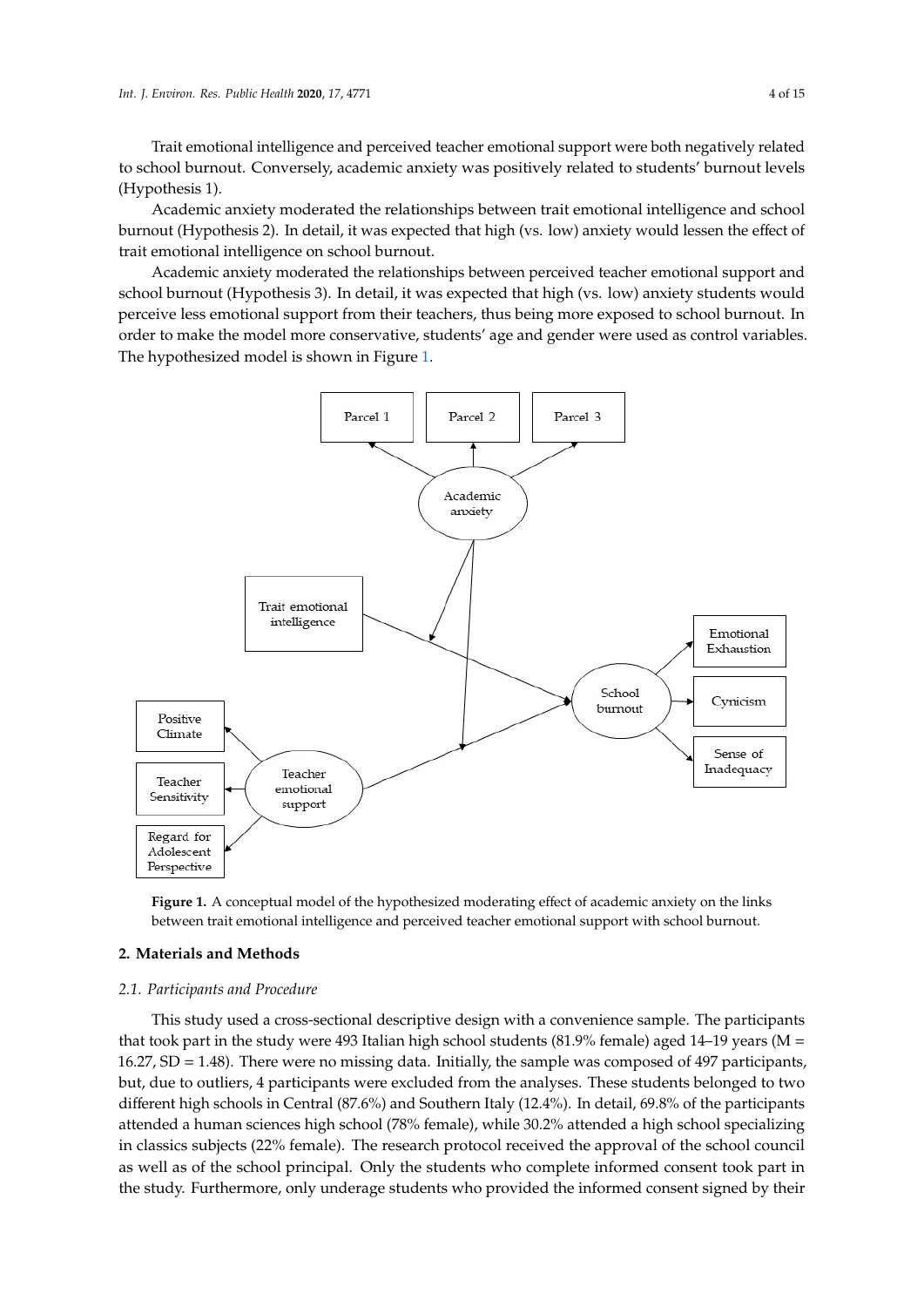parents could participate in the study. Anonymity and confidentiality standards were assured to all the subjects involved in the study. Students complete the administrations in their classrooms, with a paper-pencil approach and during school hours. The teachers were not allowed to stay in classrooms, and the students were assured that only the research team could have access to the collected data. The researcher provided all the necessary information to complete the study and was present during the administrations to provide further information in case of need. The study was conducted in compliance with the Declaration of Helsinki of 1964 and its latest version, and all the study procedures received approval from the Ethics Committee of Lumsa University of Rome, Italy.

## *2.2. Instruments*

Trait emotional intelligence: Trait Emotional Intelligence Questionnaire Short Form (TeiQue-SF; [\[19\]](#page-10-7)), in its Italian validated version [\[82\]](#page-13-2), was used to assess trait emotional intelligence's global score. TeiQue is a self-report questionnaire composed of 30 items on a 7-point Likert scale (1 = "I totally disagree", 7 = "I totally agree"). An example of an item is: "I usually find it difficult to regulate my emotions". The TeiQue-SF could provide the scores of the four trait emotional intelligence subdimensions (Emotionality, Sociability, Well-being, and Self-control) as well as a global trait emotional intelligence score. In previous studies, it has been widely used as a unidimensional global measure to assess trait emotional intelligence (for more detail, see [\[83\]](#page-13-3)) and it has been recently used in the Italian context [\[37](#page-11-4)[,84\]](#page-13-4). In the current study, Cronbach's alpha was 0.82.

Teacher emotional support: Teacher emotional support was measured by the Teacher Emotional Support Scale used in Schenke et al. [\[49\]](#page-11-11) in its Italian version [\[47\]](#page-11-18). The instrument is a 15-item self-report questionnaire based on a 5-point Likert scale  $(1 = "Not at all true", 5 = "Very true"),$  and measuring students' perceptions of the emotional support they receive from their teachers. It is composed of three subscales: 5 items for Positive Climate ("Our teachers treat everyone in this class fairly"), 6 items for Teacher Sensitivity ("Our teachers consider students' feelings"), and 4 items for Regard for Adolescent Perspective ("Our teachers allow us to discuss our work with classmates"). In the validation study of the Italian version, the confirmatory factor analysis supported the three-dimensional structure of the construct, showing acceptable fit-indexes (CFI =  $0.918$ , TLI =  $0.901$ , RMSEA =  $0.086$ , and SRMR = 0.063), as well as a good reliability ( $\alpha$ = 0.91 for the total score,  $\alpha$ = 0.74 for Positive Climate,  $\alpha$ = 0.90 for Teacher Sensitivity, and  $\alpha$  = 0.81 for Regard for Adolescent Perspective). In the present study, the fit-indices from the confirmatory factor analysis were the following:  $\chi^2$  (88) = 388.463, *p* < 0.001; RMSEA =  $0.08$ ; SRMR =  $0.07$ ; CFI =  $0.91$ ; TLI =  $0.89$ . Cronbach's alpha was 0.93 for the total score, 0.82 for Positive Climate, 0.90 for Teacher Sensitivity, and 0.82 for Regard for Adolescent Perspective.

Academic anxiety: Academic anxiety was evaluated by the anxiety subscale of the Italian Questionnaire for Anxiety and Resilience (QAR; [\[85\]](#page-13-5)). It consists of 7 items on a 5-point Likert scale (1 = "Not at all", 5 = "Totally"). An example of an item is: "The closer the date of an exam/verification in class, the more I get anxious". The scale has been previously used in the Italian context [\[66,](#page-12-8)[86\]](#page-13-6). In the present study, the fit-indices from the confirmatory factor analysis were the following:  $\chi^2$  (9) = 35.991, *p* < 0.001; RMSEA = 0.07; SRMR = 0.03; CFI = 0.98; TLI = 0.95. Cronbach's alpha was 0.88.

School burnout: School burnout was measured by the School Burnout Inventory (SBI; [\[2\]](#page-9-1)) in its Italian validated version [\[1\]](#page-9-0). This self-report questionnaire consists of 9 items on a 6-point Likert scale (1 = "I totally disagree",  $6 =$  "I totally agree"). The instrument evaluates three core aspects of school burnout: 4 items for Emotional Exhaustion ("I often sleep poorly because of all the problems related to the study "), 3 items for Cynicism ("I feel a lack of motivation in my schoolwork and often think of giving up"), and 2 items for Sense of Inadequacy ("I used to have higher expectations of my schoolwork than I do now"). The SBI has been previously administered to Italian students [\[87\]](#page-13-7). In the present study, the fit-indices from the confirmatory factor analysis were the following:  $\chi^2$  (25) = 105.089, *p* < 0.001; RMSEA = 0.08; SRMR = 0.04; CFI = 0.94; TLI = 0.91. Cronbach's alpha was 0.85 for the total score, 0.76 for Emotional Exhaustion, 0.82 for Cynicism, and 0.65 for Sense of Inadequacy.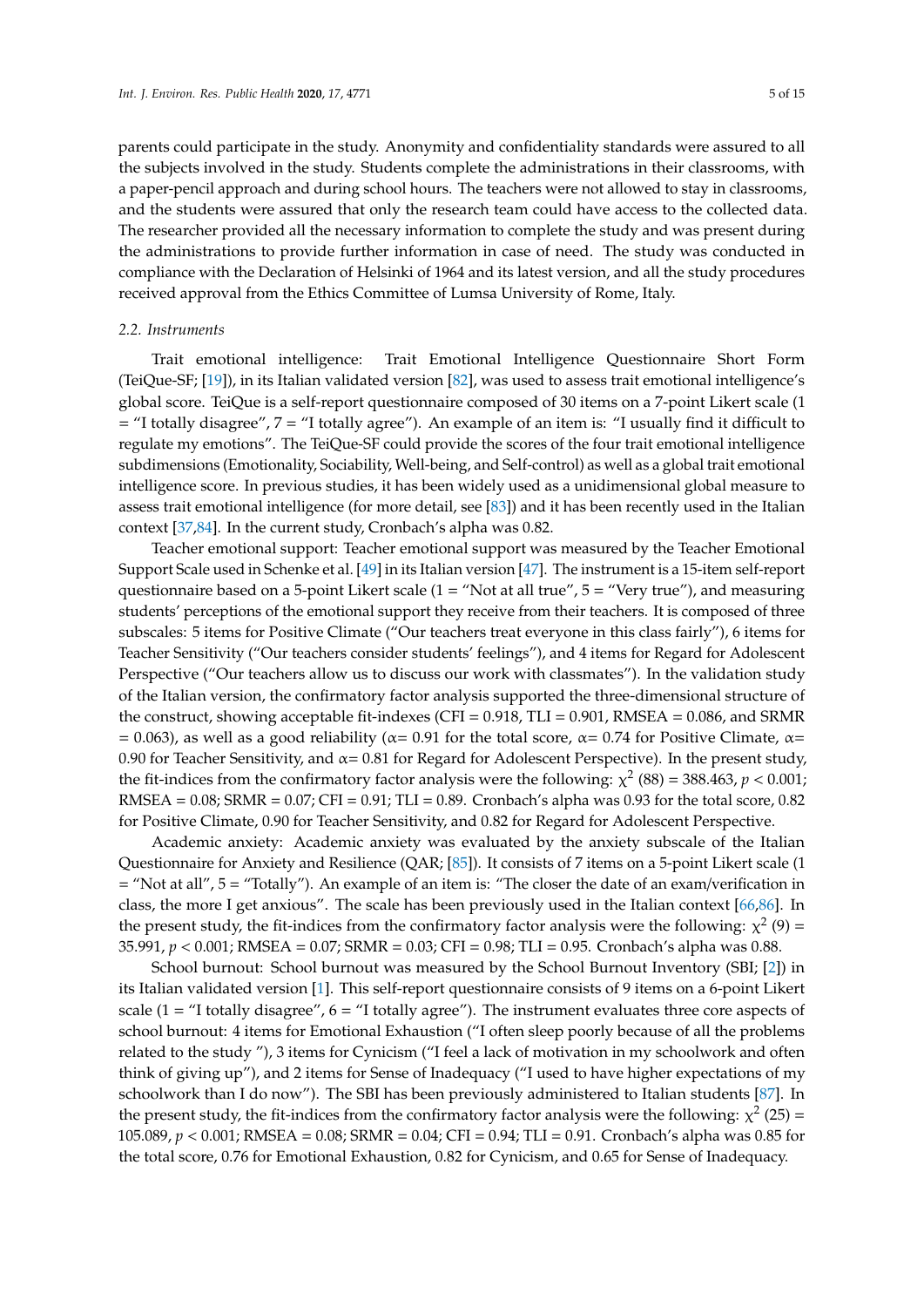#### *2.3. Analysis Plan*

In order to verify the adequate normality of the studied variables, preliminary descriptive analyses, such as skewness, kurtosis, the Kolmogorov–Smirnov test [\[88\]](#page-13-8), and the Shapiro–Wilk test [\[89\]](#page-13-9), were performed using SPSS v. 21.0 (IBM, Armonk, NY, USA). Although the skewness and kurtosis were not  $>$ 2, the Kolmogorov–Smirnov test and Shapiro–Wilk test revealed  $p < 0.05$  for all the studied variables. Thus, assuming the non-normal distribution of the data, a robust maximum likelihood estimation (MLR, [\[90\]](#page-13-10)) was used. Moreover, the Spearman correlation was performed to test the associations among the variables.

Regarding the model specification, both trait emotional intelligence and teacher emotional support were the predictors, academic anxiety was the moderator variable, and school burnout was the outcome. Age and gender were used as control variables in all the models. For trait emotional intelligence, a composite score was used to obtain a global score due to the scarce reliability of three of the four trait emotional intelligence subdimensions ( $\alpha$  < 0.60 for Emotionality, Sociability, and Self-control) and in light of the considerations of Petrides [\[19\]](#page-10-7). In his study, the author asserted that, although the TeiQue-SF could be used to obtain the four factors, these tend to have considerably low reliability. As such, it has been used as a single composite score that usually presents excellent psychometric properties [\[19,](#page-10-7)[91](#page-13-11)[,92\]](#page-13-12).

Teacher emotional support and school burnout were both modeled as latent variables, with the composite scores of their three subscales as indicators. Similarly, the items parceling procedure was followed for academic anxiety, and three parcels were used. The item aggregation into parcels was used in order to avoid model non-identification problems and for parsimony purposes. The items aggregated were randomly selected; the parcels had a similar accountability and contained a comparable number of items [\[93\]](#page-13-13).

In order to verify the hypothesized model, a three-step procedure was followed using Mplus 8.3 [\[90\]](#page-13-10). First, the goodness-of-fit of the model without interaction (M0) was estimated using the following fit indices: a chi-square (*p*-value > 0.05 indicate a good fit), the comparative fit index (CFI) and the non-normed fit index (TLI) (values > 0.90 indicate a good fit; values > 0.95 indicate a very good fit), the root mean square error of approximation (RMSEA), and the standardized root mean square residual (SRMR) (values < 0.08 indicate a good fit, values < 0.05 indicate a very good fit).

Second, a latent moderated structural equation approach (LMS, [\[94\]](#page-13-14)) was performed to estimate the main and interaction effects of academic anxiety on the relationship between the trait of emotional intelligence, teacher emotional support, and school burnout (M1).

Third, since LMS does not provide conventional fit indices, the log-likelihood (LL) difference test (∆-2LL, [\[95\]](#page-13-15)) was used to verify the improvement of the structural equation model with latent interaction (M1) compared to the structural equation model without the latent interaction term (M0).

Furthermore, when the interaction term was significative, the results were plotted in order to understand the relationship between the independent variable (IV) and the dependent variable (DV) at different levels of the moderation term (1 standard deviation above and below the mean). Finally, simple slope analyses were performed to verify the significance of the relationship between IV and DV at both of these two levels.

#### **3. Results**

#### *3.1. Descriptives Statistics and Correlations*

Table [1](#page-6-0) reports the mean, standard deviations, skewness, kurtosis, and correlations. Gender variable was treated as a dummy variable, where 0 was the value attributed to females and 1 the value attributed to males.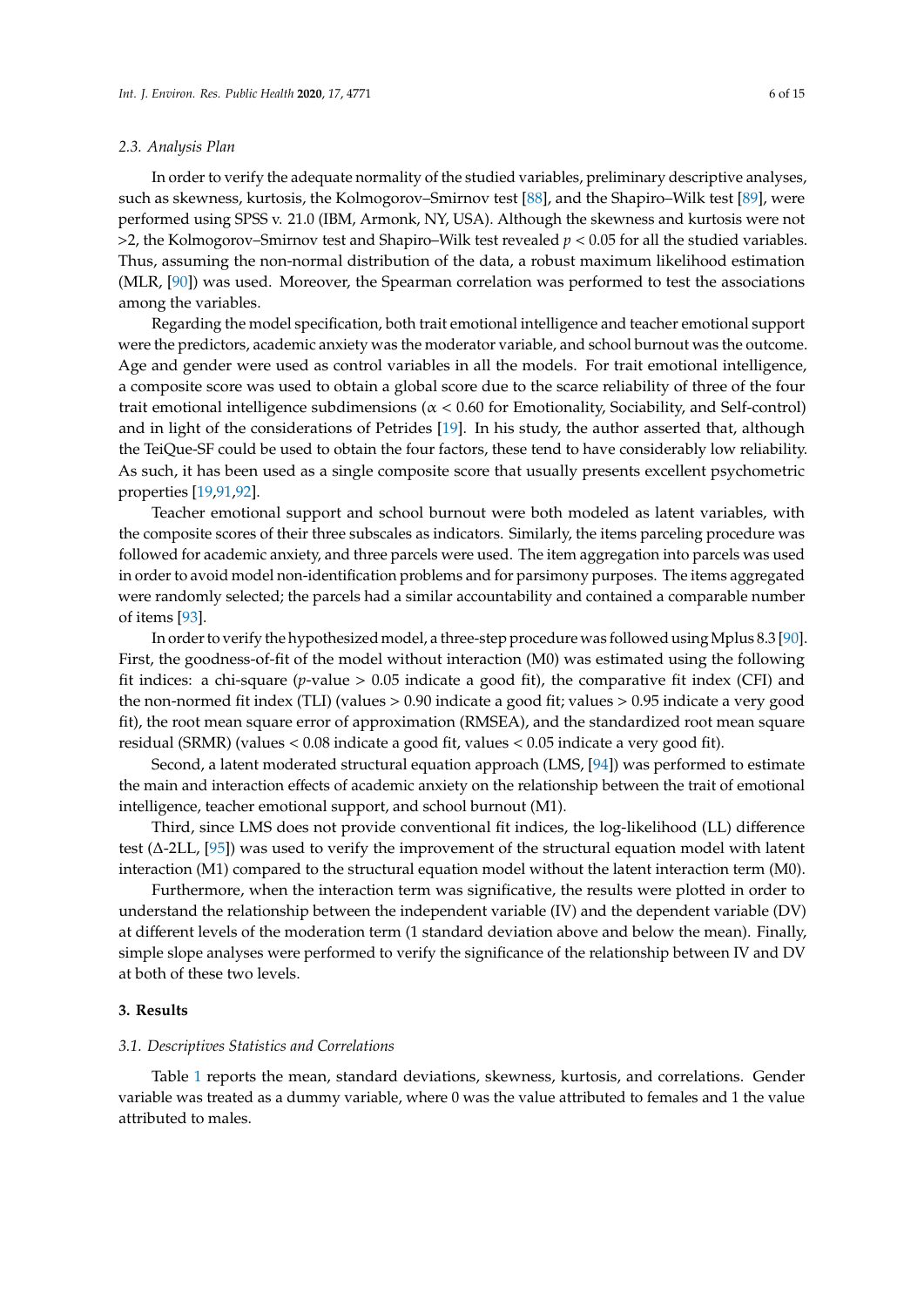<span id="page-6-0"></span>

| <b>Variables</b> | M     | <b>SD</b> | Min   | Max   | Skewness Kurtosis 2 |                          |                          | - 3     |           | 5           |                        |
|------------------|-------|-----------|-------|-------|---------------------|--------------------------|--------------------------|---------|-----------|-------------|------------------------|
| 1. AGE           | 16.27 | 1.48      | 14.00 | 19.00 | 0.26                | $-0.76$                  | $\overline{\phantom{a}}$ | $-0.02$ | $-0.11*$  | 0.05        | $0.24***$              |
| 2. SEX           |       |           |       |       |                     | $\overline{\phantom{a}}$ |                          | $0.11*$ | $0.09*$   | $-0.25$ *** | $-0.17$ ***            |
| 3. TEI           | 4.47  | 0.72      | 1.57  | 6.33  | $-0.03$             | 0.38                     |                          |         | $0.18***$ | $-0.39$ *** | $-0.40$ <sup>***</sup> |
| 4. TES           | 43.94 | 12.94     | 15.00 | 75.00 | $-0.07$             | $-0.21$                  |                          |         |           | $-0.13**$   | $-0.36$ ***            |
| 5. AA            | 20.98 | 6.68      | 7.00  | 35.00 | 0.16                | $-0.57$                  |                          |         |           |             | $0.47***$              |
| 6. SBI           | 28.86 | 10.25     | 9.00  | 54.00 | 0.30                | $-0.38$                  |                          |         |           |             |                        |

**Table 1.** Descriptive statistics and correlation matrix.

Note. Raw data correlation matrix. Sex: 0 = female, 1 = male. TEI= Trait emotional intelligence, TES= Teacher emotional support, AA= Academic anxiety, SBI= School Burnout, \* *p* < 0.05, \*\* *p* < 0.01, \*\*\* *p* < 0.001.

Trait emotional intelligence was positively related to perceived teacher emotional support (*r* = 0.18, *p* < 0.001), while it was negatively related to academic anxiety (*r* = −0.398, *p* < 0.001) and school burnout ( $r = -0.40$ ,  $p < 0.001$ ). Moreover, the perceived teacher emotional support was negatively related to academic anxiety ( $r = -0.13$ ,  $p < 0.01$ ) and school burnout ( $r = -0.36$ ,  $p < 0.001$ ). Finally, academic anxiety was positively associated with school burnout ( $r = 0.47$ ,  $p < 0.001$ ). Age was negatively related to teacher emotional support  $(r = -0.11, p < 0.05)$  and positively related to school burnout (*r* = 0.24, *p* < 0.001). Furthermore, while trait emotional intelligence (*r* = 0.11, *p* < 0.05) and perceived teacher emotional support (*r* = 0.095, *p* < 0.05) were slightly high in males, academic anxiety (*r* = −0.25, *p* < 0.001) and school burnout (*r* = −0.17, *p* < 0.001) were strongly higher in female than male participants.

# *3.2. Structural Model for Testing Moderation E*ff*ects*

The model without the latent interaction term (M0) showed a good adjusted model. In detail,  $\chi^2$  (42) = 168.183 *p* < 0.001; root mean square error of approximation (RMSEA) = 0.07; standardized root mean square residual (SRMR) = 0.06; comparative fit index (CFI) = 0.94; non-normed fit index  $(TLI) = 0.91$ .

The results from the LMS are presented in Table [2.](#page-6-1)

<span id="page-6-1"></span>**Table 2.** Latent moderated structural equation modeling estimations of independent variables (i.e., perceived teacher emotional support and trait emotional intelligence) and academic anxiety on school burnout.

|                              | <b>School Burnout</b>                               |                              |  |  |  |
|------------------------------|-----------------------------------------------------|------------------------------|--|--|--|
|                              | <b>M0 [95% CI]</b>                                  | M1 [95% CI]                  |  |  |  |
| Main and Interaction Effects |                                                     |                              |  |  |  |
| <b>TES</b>                   | $-0.30$ *** $[-0.40, -0.22]$                        | $-0.29$ *** $[-0.38, -0.21]$ |  |  |  |
| TEI                          | $-0.20$ *** $[-1.57, -0.54]$                        | $-0.19$ *** $[-1.52, -0.52]$ |  |  |  |
| AA                           | $0.42$ *** $[0.52, 1.24]$                           | $0.51$ *[0.19, 1.95]         |  |  |  |
| $TES \times AA$              |                                                     | $0.13$ ** [0.02, 0.12]       |  |  |  |
| TEI $\times$ AA              |                                                     | $-0.01$ [ $-0.22$ , 0.15]    |  |  |  |
|                              | $\Delta$ -2LL <sub>(d.f.diff.)</sub> = 12.42 (2) ** |                              |  |  |  |

Note. CI = Confidence Interval; M0 = Model 0; M1 = Model 1; TES= Teacher emotional support, TEI= Trait emotional intelligence, AA= Academic anxiety; LL=log-likelihood; ∆-2LL=log-likelihood (LL) difference test; d.f.=degrees of freedom, \* *p* < 0.05, \*\* *p* < 0.01, \*\*\* *p* < 0.001.

Since the ∆-2LL test was significant (*p* = 0.002), it was possible to assume that the hypothesized interaction model (M1) represents an improvement to the data compared to the model without latent interaction terms (M0). In detail, trait emotional intelligence ( $β = -0.19$ ,  $p < 0.001$ ) and teacher emotional support ( $\beta$  = −0.29, *p* < 0.001) were both negatively related to school burnout, while academic anxiety was positively related to school burnout ( $\beta = 0.51$ ,  $p < 0.05$ ). Age but not gender positively predicted school burnout ( $\beta = 0.22$ ,  $p < 0.001$ ). Besides this, academic anxiety moderated the effect of teacher emotional support on school burnout ( $\beta = 0.13$ ,  $p \le 0.01$ ) (Figure [2\)](#page-7-0). Furthermore, the simple slope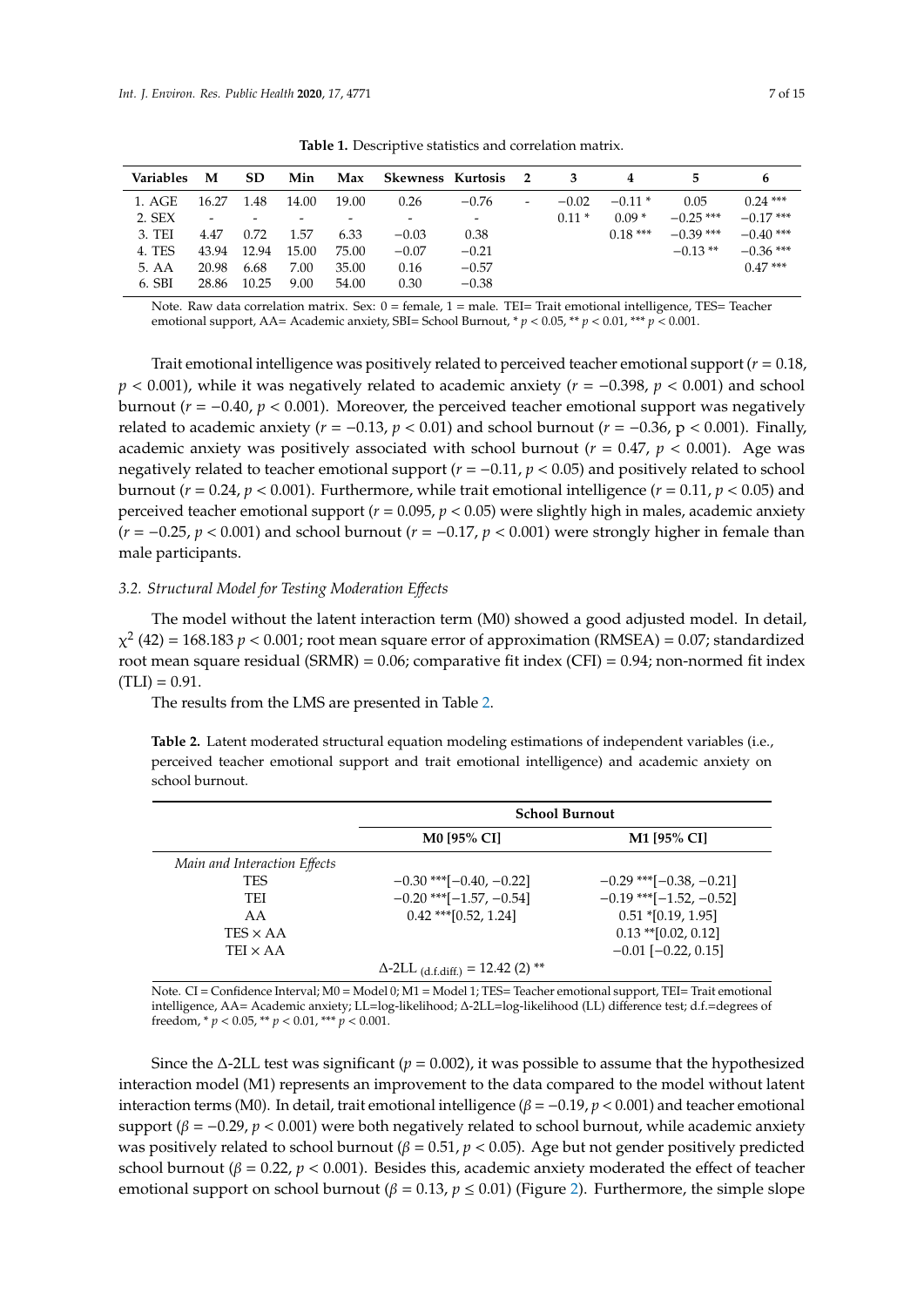analyses revealed that the inverse relation between teacher emotional support and school burnout was stronger at lower levels of academic anxiety (β = −0.38, *p* < 0.001) than at higher levels of academic anxiety ( $\beta = -0.22$ ,  $p < 0.001$ ). Finally, the results indicate that there was no statistically significant moderation of academic anxiety in the relationship between trait emotional intelligence and school burnout ( $p > 0.05$ ).

<span id="page-7-0"></span>

**Figure 2.** Latent interaction of teacher emotional support and academic anxiety on school burnout. **Figure 2.** Latent interaction of teacher emotional support and academic anxiety on school burnout. Note. High academic anxiety = +1 standard deviation (SD); low academic anxiety levels = −1 standard Note. High academic anxiety = +1 standard deviation (SD); low academic anxiety levels = −1 standard deviation (SD). deviation (SD).

# **4. Discussion 4. Discussion**

The present study explored the relationships among individual resources (i.e., trait emotional The present study explored the relationships among individual resources (i.e., trait emotional intelligence), external resources (i.e., perceived teacher emotional support), academic anxiety, and intelligence), external resources (i.e., perceived teacher emotional support), academic anxiety, and school burnout in a sample of high school students. Furthermore, as the main focus of the current study, school burnout in a sample of high school students. Furthermore, as the main focus of the current study, the moderating role of academic anxiety on both individual and external resources towards school the moderating role of academic anxiety on both individual and external resources towards school burnout was investigated. The effects of age and gender were controlled for in the model. Overall, findings support the correlational hypotheses and partially confirmed the moderating hypotheses. the findings support the correlational hypotheses and partially confirmed the moderating hypotheses.

Our results supported Hypothesis 1. Students with higher trait emotional intelligence were more shielded against school burnout than their counterparts. Consistent with previous findings, indeed, students with high emotional self-efficacy, by using the correct emotional strategies, are more likely to handle the emotional burden related to school demands and are less inclined to feel overwhelmed (e.g., [27,96]). Furt[her](#page-10-14)[mo](#page-13-16)re, perceived teacher emotional support was negatively related to school burnout. Previous scholars, indeed, have highlighted that students' perception of teachers' emotional support was inversely related to emotional problems and adverse school outcomes (e.g., [9[7\]\).](#page-13-17) Moreover, students who perceive their teacher as caring and attentive to their emotional needs may Moreover, students who perceive their teacher as caring and attentive to their emotional needs may feel more shielded and have further possibilities to counteract the strain and pressure of excessive feel more shielded and have further possibilities to counteract the strain and pressure of excessive school requirements (e.g[., \[4](#page-11-18)[7,9](#page-13-18)8-100]). Besides this, considering that emotional consumption is the first and foremost component experienced by burned-out students [\[101\]](#page-13-20), the ones who perceived high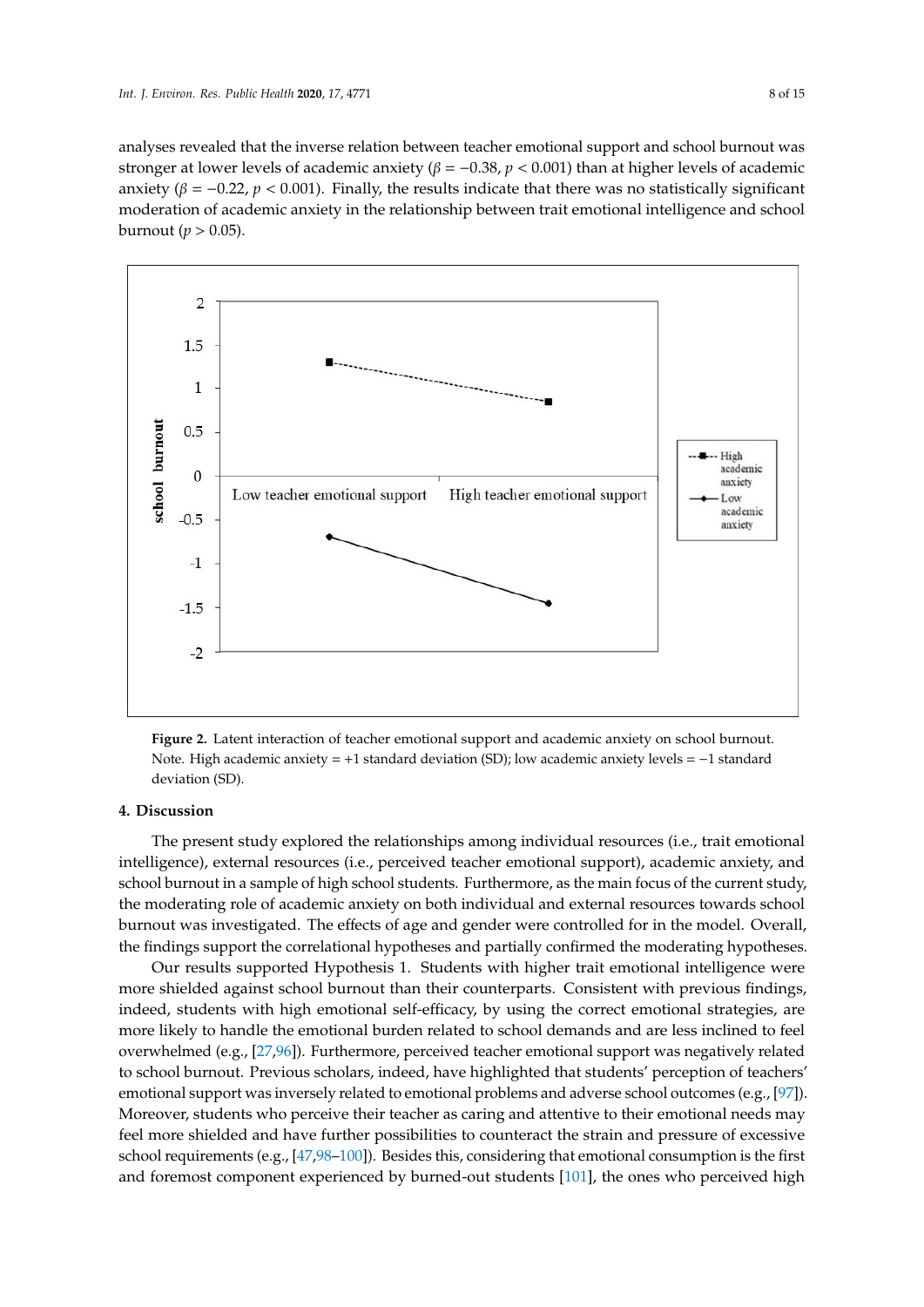emotional and caring behavior from their teachers are more likely to broaden their emotional resources and overcome the burnout-related exhaustion (e.g., [\[3\]](#page-9-2)).

Consistent with previous findings (e.g., [\[102](#page-13-21)[,103\]](#page-13-22)), academic anxiety was positively associated with school burnout. Highly anxious students in our sample, indeed, were also more likely to show high school burnout. Students with high anxiety levels experience excessive worries about school tasks and are more inclined to use the wrong strategies to react to harmful feelings [\[104,](#page-14-0)[105\]](#page-14-1). Therefore, they may overestimate the negative emotions related to school demands and underestimate their ability to deal with them, thus being more exposed to burnout.

The main findings of this study concern the moderating role of academic anxiety. Contrary to our expectations, Hypothesis 2 was not supported, and academic anxiety did not affect the relationship between trait emotional intelligence and school burnout. Thus, the protective role of trait emotional intelligence on school burnout was not moderated by students' levels of academic anxiety. According to some authors [\[106\]](#page-14-2), due to the dispositional and trait-based facets of peoples' trait emotional intelligence, it may persist over and beyond concurrent emotions, such as anxiety, when dealing with taxing conditions. In other words, highly emotionally intelligent students are largely already without anxiety, thus making us difficult to find the interaction between emotional intelligence and academic anxiety. Similarly, previous scholars have shown that, when controlling for personality measures, the association between trait emotional intelligence and anxiety was substantially reduced, thus suggesting that more comprehensive personality measures could intercept variance in anxiety better than emotional intelligence [\[107,](#page-14-3)[108\]](#page-14-4).

Conversely, and supporting Hypothesis 3, academic anxiety moderated the impact of external resources, such as perceived teacher emotional support, on school burnout, therefore lessening their protective role. Similar results were found in clinical samples, showing that extremely anxious individuals failed in perceiving social support and were thereby highly vulnerable to stress [\[109\]](#page-14-5). As mentioned before (e.g., [\[81\]](#page-13-1)), highly anxious students are more likely to use avoidant strategies compared to their non-anxious peers. Further studies have shown that anxious and avoidant students report lower levels of global support (e.g., [\[110\]](#page-14-6)), and seem to be less able to perceive and take advantage of the emotional support received than non-anxious and non-avoidant students [\[111\]](#page-14-7). Moreover, in the face of threatening events this kind of student tends to perceive others as less supportive [\[112\]](#page-14-8). Therefore, the more students are suffering from extreme anxiety, the less they perceive teachers as emotionally supportive, which in turn leads to high burnout levels.

The present finding sheds light on the pervasive role of anxiety in students' daily life, showing how it could deplete the perception of resources coming from the school context and lead quickly to burnout. Thus, future interventions focused on students' burnout prevention through the empowerment of teachers' emotional support should take into account and not overlook the detrimental role of academic anxiety, as it could lessen their effectiveness. Moreover, our results suggest that the improvement of emotional self-efficacy in students could play a pivotal role in counteracting school burnout. Previous studies, indeed, have shown the effectiveness of emotional intelligence-based interventions and their impact on students' well-being (e.g., [\[113,](#page-14-9)[114\]](#page-14-10)).

The current study presents several limitations. Due to the cross-sectional design, it is not possible to draw causal relationships among the studied variables. Future longitudinal studies could help to clarify the causal direction of the observed effects and relations. Besides this, although the administrations were conducted in a single phase in the first semester of the school year, the study involved both first year and last year students. The latter may be more inclined to high anxiety than their younger peers because they have to pass the final exam, which plays a crucial role in university access.

Furthermore, the unbalanced sample does not allow us to perform further analyses to clarify the role of gender in the observed paths. Besides this, future studies could also explore reversed models that were not tested in the present study. Among the limitations, we should also mention the absence of the evaluation of the academic achievement, which could play an important role in these variables, as demonstrated by previous studies (e.g., [\[115](#page-14-11)[,116\]](#page-14-12)). Furthermore, in future studies we should analyze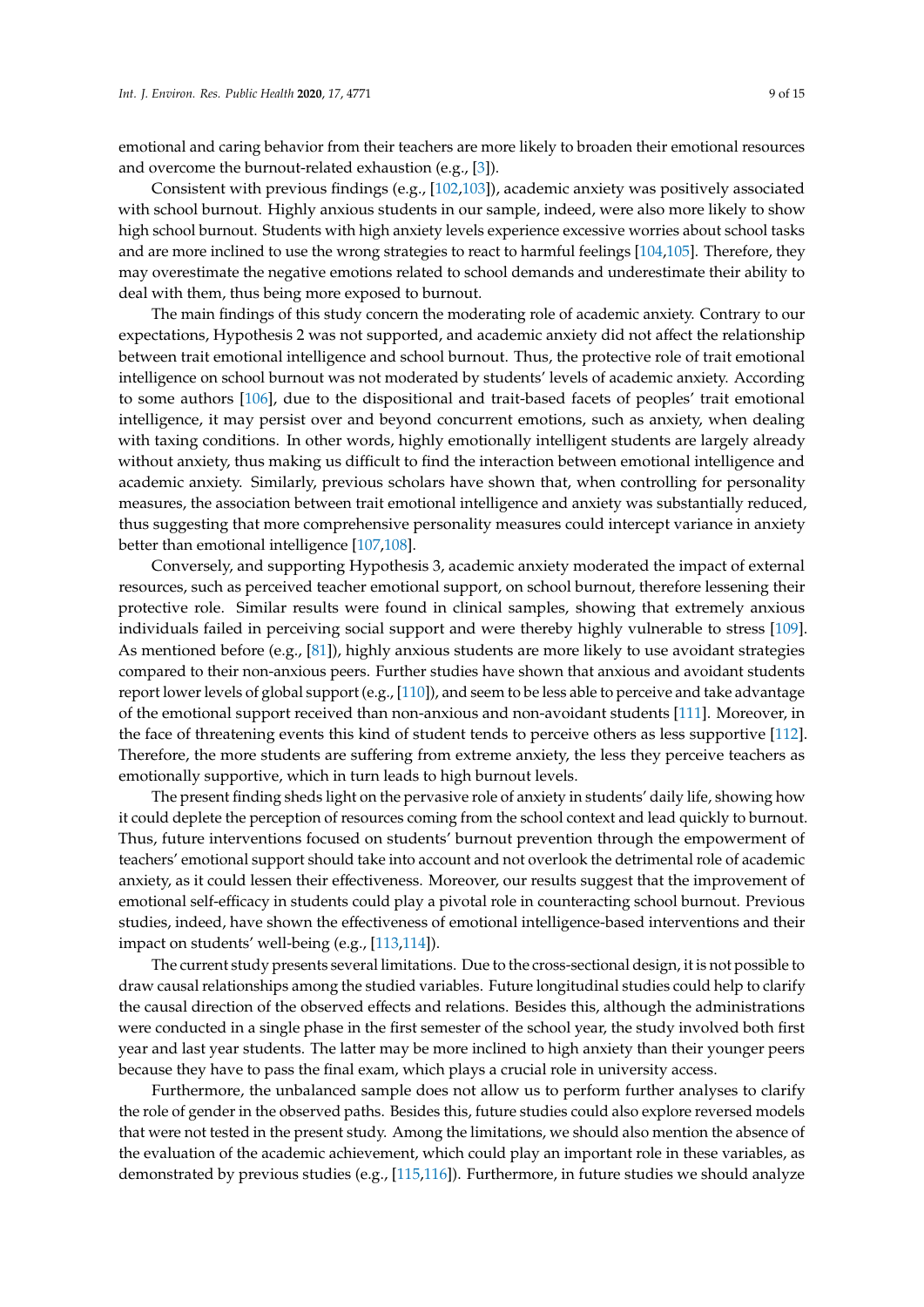the relationship between the constructs studied in this work and personality traits, which can also play an important role, as shown by previous scholars (e.g., [\[117\]](#page-14-13)). Moreover, since we did not adopt a multi-informant design, we did not collect any information on teachers. It is possible that students feel anxious because their teachers effectively do not have the necessary skills to provide emotional support. Finally, subsequent researches could verify other dynamics (i.e., mediation hypothesis) in the path trait emotional intelligence-anxiety-school burnout that was not explored in the current study.

## **5. Conclusions**

The present study aimed to explore the role of trait emotional intelligence, perceived teacher emotional support, and academic anxiety on school burnout in high school students. We found that both trait emotional intelligence and perceived teacher emotional support inversely predict school burnout and that academic anxiety moderates the relation between perceived teacher emotional support and school burnout. These findings highlighted that, especially in the school context, the sole improvement of resources is not enough but there is a need to simultaneously reduce the demands. Besides this, practical interventions for burnout prevention in school settings should straighten teacher emotional support without underestimating the harmful effects of academic anxiety in students' daily experiences and perceptions. From this perspective and according to the existing literature, applying mindfulness in schools could represent a beneficial practice. For instance, previous studies have shown the efficacy of mindfulness-based interventions in reducing anxiety and stress in students [\[118](#page-14-14)[,119\]](#page-14-15). Furthermore, recent studies have demonstrated that mindfulness-based practices significantly improved teachers' emotionally supportive interactions with students (e.g., [\[120\]](#page-14-16)). Thus, planning mindfulness-based programs in high school students and training teachers in using them may contemporarily reduce the effect of adverse outcomes in students and strengthen the quality of student–teacher interactions and their perceptions of being emotionally supported.

**Author Contributions:** L.R. contributed to the research design, analysis, collection, and interpretation of data and drafted the article; X.T. and L.H. contributed to the research design, analysis, and interpretation of data and drafted the article; K.S.-A. and C.F. revised the article critically for important intellectual content. All authors have read and agreed to the published version of the manuscript.

**Funding:** Academy of Finland to K.S.-A (1320371) and (1298323).

**Conflicts of Interest:** The authors declare no conflict of interest.

#### **References**

- <span id="page-9-0"></span>1. Fiorilli, C.; Galimberti, V.; De Stasio, S.; Di Chiacchio, C.; Albanese, O. L'utilizzazione dello School Burnout Inventory (SBI) con studenti Italiani di scuola superiore di primo e secondo grado. *Psicol. Clin. dello Svilupp.* **2014**, *18*, 403–423. [\[CrossRef\]](http://dx.doi.org/10.1449/78365)
- <span id="page-9-1"></span>2. Salmela-Aro, K.; Kiuru, N.; Leskinen, E.; Nurmi, J.-E. School Burnout Inventory (SBI). *Eur. J. Psychol. Assess.* **2009**, *25*, 48–57. [\[CrossRef\]](http://dx.doi.org/10.1027/1015-5759.25.1.48)
- <span id="page-9-2"></span>3. Alarcon, G.M.; Edwards, J.M.; Menke, L.E. Student Burnout and Engagement: A Test of the Conservation of Resources Theory. *J. Psychol.* **2011**, *145*, 211–227. [\[CrossRef\]](http://dx.doi.org/10.1080/00223980.2011.555432) [\[PubMed\]](http://www.ncbi.nlm.nih.gov/pubmed/21560805)
- <span id="page-9-3"></span>4. Salmela-Aro, K.; Upadyaya, K. School burnout and engagement in the context of demands-resources model. *Br. J. Educ. Psychol.* **2013**, *84*, 137–151. [\[CrossRef\]](http://dx.doi.org/10.1111/bjep.12018)
- <span id="page-9-4"></span>5. Petrides, K.; Furnham, A. Trait emotional intelligence: Psychometric investigation with reference to established trait taxonomies. *Eur. J. Pers.* **2001**, *15*, 425–448. [\[CrossRef\]](http://dx.doi.org/10.1002/per.416)
- <span id="page-9-5"></span>6. Demaray, M.K.; Malecki, C.K. The relationship between perceived social support and maladjustment for students at risk. *Psychol. Sch.* **2002**, *39*, 305–316. [\[CrossRef\]](http://dx.doi.org/10.1002/pits.10018)
- <span id="page-9-6"></span>7. Cassady, J.C. The influence of cognitive test anxiety across the learning–testing cycle. *Learn. Instr.* **2004**, *14*, 569–592. [\[CrossRef\]](http://dx.doi.org/10.1016/j.learninstruc.2004.09.002)
- <span id="page-9-7"></span>8. May, R.W.; Bauer, K.N.; Fincham, F.D. School burnout: Diminished academic and cognitive performance. *Learn. Individ. Di*ff*er.* **2015**, *42*, 126–131. [\[CrossRef\]](http://dx.doi.org/10.1016/j.lindif.2015.07.015)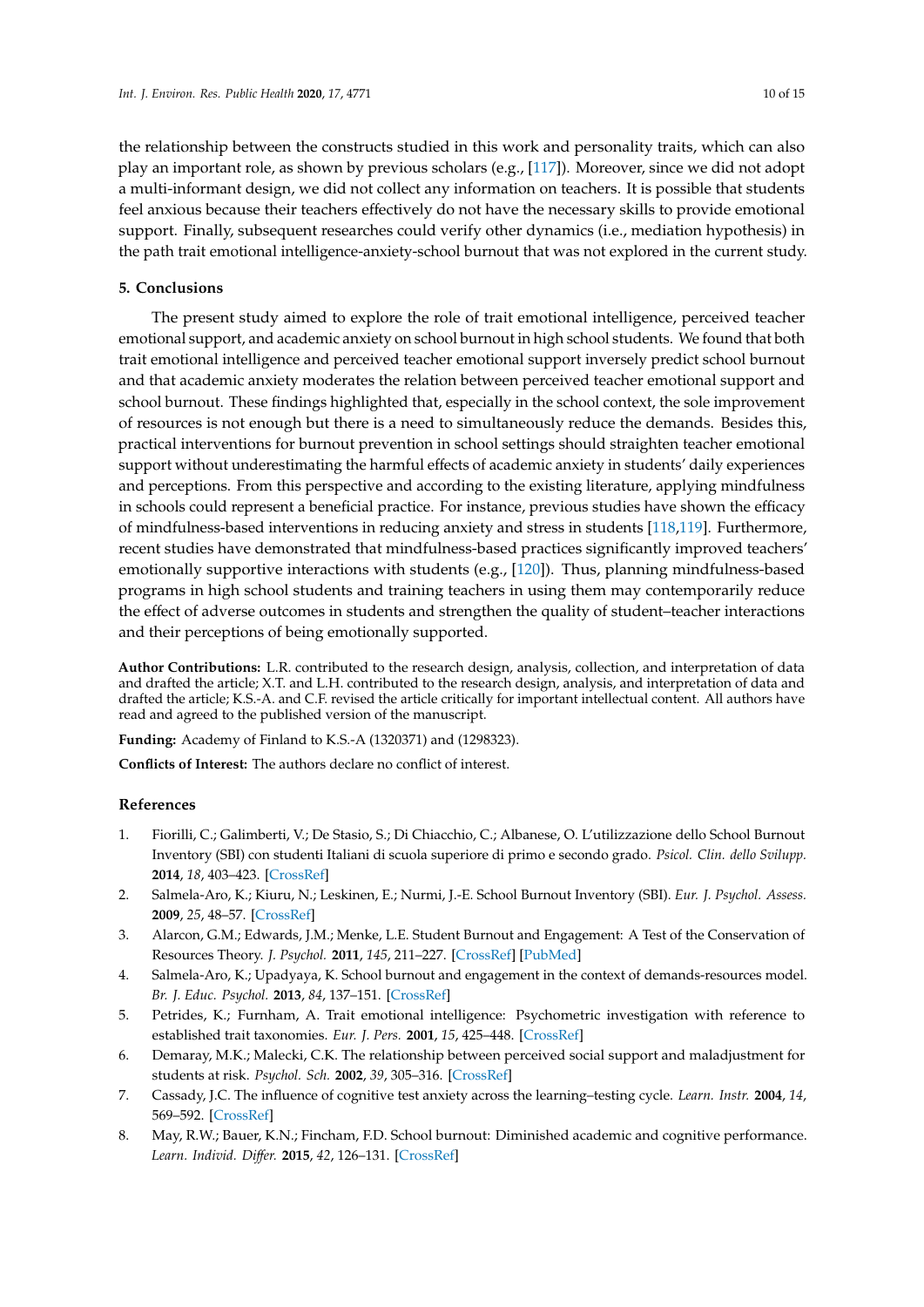- <span id="page-10-0"></span>9. Salmela-Aro, K.; Kiuru, N.; Nurmi, J.-E. The role of educational track in adolescents' school burnout: A longitudinal study. *Br. J. Educ. Psychol.* **2008**, *78*, 663–689. [\[CrossRef\]](http://dx.doi.org/10.1348/000709908X281628)
- <span id="page-10-1"></span>10. Walburg, V. Burnout among high school students: A literature review. *Child. Youth Serv. Rev.* **2014**, *42*, 28–33. [\[CrossRef\]](http://dx.doi.org/10.1016/j.childyouth.2014.03.020)
- <span id="page-10-2"></span>11. Bask, M.; Salmela-Aro, K. Burned out to drop out: Exploring the relationship between school burnout and school dropout. *Eur. J. Psychol. Educ.* **2012**, *28*, 511–528. [\[CrossRef\]](http://dx.doi.org/10.1007/s10212-012-0126-5)
- 12. Fiorilli, C.; Capitello, T.G.; Barni, D.; Buonomo, I.; Gentile, S. Predicting Adolescent Depression: The Interrelated Roles of Self-Esteem and Interpersonal Stressors. *Front. Psychol.* **2019**, *10*, 565. [\[CrossRef\]](http://dx.doi.org/10.3389/fpsyg.2019.00565)
- 13. Pascoe, M.; Hetrick, S.E.; Parker, A.G. The impact of stress on students in secondary school and higher education. *Int. J. Adolesc. Youth* **2019**, *25*, 104–112. [\[CrossRef\]](http://dx.doi.org/10.1080/02673843.2019.1596823)
- 14. Salmela-Aro, K. Dark and bright sides of thriving—School burnout and engagement in the Finnish context. *Eur. J. Dev. Psychol.* **2016**, *14*, 1–13. [\[CrossRef\]](http://dx.doi.org/10.1080/17405629.2016.1207517)
- <span id="page-10-3"></span>15. Salmela-Aro, K.; Kiuru, N.; Pietikäinen, M.; Jokela, J. Does School Matter? *Eur. Psychol.* **2008**, *13*, 12–23. [\[CrossRef\]](http://dx.doi.org/10.1027/1016-9040.13.1.12)
- <span id="page-10-4"></span>16. Hobfoll, S.E. Conservation of resources: A new attempt at conceptualizing stress. *Am. Psychol.* **1989**, *44*, 513–524. [\[CrossRef\]](http://dx.doi.org/10.1037/0003-066X.44.3.513)
- <span id="page-10-5"></span>17. Petrides, K.; Mikolajczak, M.; Mavroveli, S.; Sanchez-Ruiz, M.-J.; Furnham, A.; Pérez-González, J.C. Developments in Trait Emotional Intelligence Research. *Emot. Rev.* **2016**, *8*, 335–341. [\[CrossRef\]](http://dx.doi.org/10.1177/1754073916650493)
- <span id="page-10-6"></span>18. Mayer, J.D.; Salovey, P. The intelligence of emotional intelligence. *Intell.* **1993**, *17*, 433–442. [\[CrossRef\]](http://dx.doi.org/10.1016/0160-2896(93)90010-3)
- <span id="page-10-7"></span>19. Petrides, K. Psychometric properties of the Trait Emotional Intelligence Questionnaire (TEIQue). In *Handbook of Individual Di*ff*erences in Cognition*; Springer Science and Business Media LLC: Berlin, Germany, 2009; pp. 85–101.
- <span id="page-10-8"></span>20. Mikolajczak, M.; Luminet, O. Trait emotional intelligence and the cognitive appraisal of stressful events: An exploratory study. *Pers. Individ. Di*ff*er.* **2008**, *44*, 1445–1453. [\[CrossRef\]](http://dx.doi.org/10.1016/j.paid.2007.12.012)
- <span id="page-10-9"></span>21. Petrides, K.V.; Pita, R.; Kokkinaki, F. The location of trait emotional intelligence in personality factor space. *Br. J. Psychol.* **2007**, *98*, 273–289. [\[CrossRef\]](http://dx.doi.org/10.1348/000712606X120618)
- <span id="page-10-10"></span>22. Petrides, K.; Furnham, A. On the dimensional structure of emotional intelligence. *Pers. Individ. Di*ff*er.* **2000**, *29*, 313–320. [\[CrossRef\]](http://dx.doi.org/10.1016/S0191-8869(99)00195-6)
- <span id="page-10-11"></span>23. Mikolajczak, M. Going Beyond The Ability-Trait Debate: The Three-Level Model of Emotional Intelligence. *E-J. Appl. Psychol.* **2010**, *5*, 25–31. [\[CrossRef\]](http://dx.doi.org/10.7790/ejap.v5i2.175)
- <span id="page-10-12"></span>24. Joseph, D.L.; Newman, D.A. Emotional intelligence: An integrative meta-analysis and cascading model. *J. Appl. Psychol.* **2010**, *95*, 54–78. [\[CrossRef\]](http://dx.doi.org/10.1037/a0017286) [\[PubMed\]](http://www.ncbi.nlm.nih.gov/pubmed/20085406)
- 25. Qualter, P.; Barlow, A.; Stylianou, M.S. Investigating the relationship between trait and ability emotional intelligence and theory of mind. *Br. J. Dev. Psychol.* **2011**, *29*, 437–454. [\[CrossRef\]](http://dx.doi.org/10.1348/026151010X502999) [\[PubMed\]](http://www.ncbi.nlm.nih.gov/pubmed/21848740)
- <span id="page-10-13"></span>26. Petrides, K.V. Ability and trait emotional intelligence. In *The Wiley-Blackwell Handbook of Individual Di*ff*erences*; Chamorro-Premuzic, T., von Stumm, S., Furnham, A., Eds.; Wiley-Blackwell: Hoboken, NJ, USA, 2011; pp. 656–678.
- <span id="page-10-14"></span>27. Petrides, K.; Sanchez-Ruiz, M.-J.; Siegling, A.; Saklofske, D.H.; Mavroveli, S. Emotional intelligence as personality: Measurement and role of trait emotional intelligence in educational contexts. In *Handbook of Individual Di*ff*erences in Cognition*; Springer Science and Business Media LLC: Berlin, Germany, 2018; pp. 49–81.
- <span id="page-10-15"></span>28. Mavroveli, S.; Petrides, K.; Shove, C.; Whitehead, A. Investigation of the construct of trait emotional intelligence in children. *Eur. Child Adolesc. Psychiatry* **2008**, *17*, 516–526. [\[CrossRef\]](http://dx.doi.org/10.1007/s00787-008-0696-6)
- 29. Santesso, L.D.; Dana, L.R.; Schmidt, L.A.; Segalowitz, S.J. Frontal Electroencephalogram Activation Asymmetry, Emotional Intelligence, and Externalizing Behaviors in 10-Year-Old Children. *Child Psychiatry Hum. Dev.* **2005**, *36*, 311–328. [\[CrossRef\]](http://dx.doi.org/10.1007/s10578-005-0005-2)
- <span id="page-10-16"></span>30. Mavroveli, S.; Petrides, K.; Sangareau, Y.; Furnham, A. Exploring the relationships between trait emotional intelligence and objective socio-emotional outcomes in childhood. *Br. J. Educ. Psychol.* **2009**, *79*, 259–272. [\[CrossRef\]](http://dx.doi.org/10.1348/000709908X368848)
- <span id="page-10-17"></span>31. Austin, E.; Saklofske, D.H.; Mastoras, S.M. Emotional intelligence, coping and exam-related stress in Canadian undergraduate students. *Aust. J. Psychol.* **2010**, *62*, 42–50. [\[CrossRef\]](http://dx.doi.org/10.1080/00049530903312899)
- <span id="page-10-18"></span>32. Thomas, C.L.; Cassady, J.C.; Heller, M.L. The influence of emotional intelligence, cognitive test anxiety, and coping strategies on undergraduate academic performance. *Learn. Individ. Di*ff*er.* **2017**, *55*, 40–48. [\[CrossRef\]](http://dx.doi.org/10.1016/j.lindif.2017.03.001)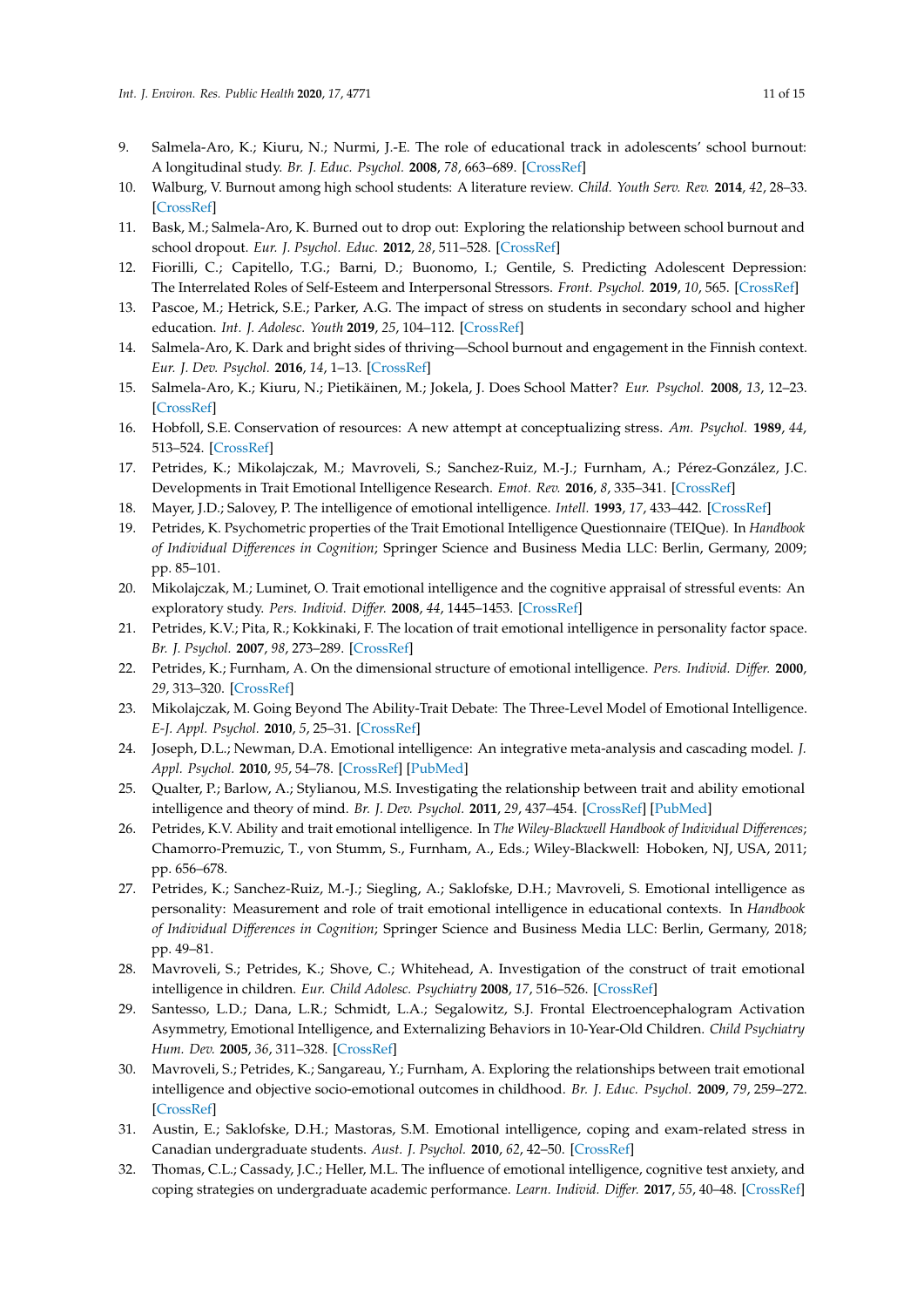- <span id="page-11-0"></span>33. Saklofske, D.H.; Austin, E.; Mastoras, S.M.; Beaton, L.; Osborne, S.E. Relationships of personality, affect, emotional intelligence and coping with student stress and academic success: Different patterns of association for stress and success. *Learn. Individ. Di*ff*er.* **2012**, *22*, 251–257. [\[CrossRef\]](http://dx.doi.org/10.1016/j.lindif.2011.02.010)
- <span id="page-11-1"></span>34. Zeidner, M.; Matthews, G. Grace under pressure in educational contexts: Emotional intelligence, stress, and coping. In *Handbook of Individual Di*ff*erences in Cognition*; Springer Science and Business Media LLC: Berlin, Germany, 2018; pp. 83–110.
- <span id="page-11-2"></span>35. Cazan, A.-M.; Năstasă, L.E. Emotional Intelligence, Satisfaction with Life and Burnout among University Students. *Procedia Soc. Behav. Sci.* **2015**, *180*, 1574–1578. [\[CrossRef\]](http://dx.doi.org/10.1016/j.sbspro.2015.02.309)
- <span id="page-11-3"></span>36. Mikolajczak, M.; Luminet, O.; Menil, C. Predicting resistance to stress: Incremental validity of trait emotional intelligence over alexithymia and optimism. *Psicothema* **2006**, *18*, 79–88.
- <span id="page-11-4"></span>37. Fiorilli, C.; Farina, E.; Buonomo, I.; Costa, S.; Romano, L.; Larcan, R.; Petrides, K. Trait Emotional Intelligence and School Burnout: The Mediating Role of Resilience and Academic Anxiety in High School. *Int. J. Environ. Res. Public Heal.* **2020**, *17*, 3058. [\[CrossRef\]](http://dx.doi.org/10.3390/ijerph17093058) [\[PubMed\]](http://www.ncbi.nlm.nih.gov/pubmed/32354010)
- <span id="page-11-5"></span>38. Kikas, E.; Tang, X. Child-perceived teacher emotional support, its relations with teaching practices, and task persistence. *Eur. J. Psychol. Educ.* **2018**, *34*, 359–374. [\[CrossRef\]](http://dx.doi.org/10.1007/s10212-018-0392-y)
- <span id="page-11-10"></span>39. Pianta, R.C.; Hamre, B.K. Conceptualization, Measurement, and Improvement of Classroom Processes: Standardized Observation Can Leverage Capacity. *Educ. Res.* **2009**, *38*, 109–119. [\[CrossRef\]](http://dx.doi.org/10.3102/0013189X09332374)
- 40. Ruzek, E.; Hafen, C.A.; Allen, J.P.; Gregory, A.; Mikami, A.Y.; Pianta, R. How teacher emotional support motivates students: The mediating roles of perceived peer relatedness, autonomy support, and competence. *Learn. Instr.* **2016**, *42*, 95–103. [\[CrossRef\]](http://dx.doi.org/10.1016/j.learninstruc.2016.01.004)
- 41. Schenke, K.; Ruzek, E.; Lam, A.C.; Karabenick, S.A.; Eccles, J.S. Heterogeneity of student perceptions of the classroom climate: A latent profile approach. *Learn. Environ. Res.* **2017**, *20*, 289–306. [\[CrossRef\]](http://dx.doi.org/10.1007/s10984-017-9235-z)
- <span id="page-11-6"></span>42. Tennant, J.E.; Demaray, M.K.; Malecki, C.K.; Terry, M.N.; Clary, M.; Elzinga, N. Students' ratings of teacher support and academic and social–emotional well-being. *Sch. Psychol. Q.* **2015**, *30*, 494–512. [\[CrossRef\]](http://dx.doi.org/10.1037/spq0000106)
- <span id="page-11-7"></span>43. Reeve, J.; Jang, H. What teachers say and do to support students' autonomy during a learning activity. *J. Educ. Psychol.* **2006**, *98*, 209–218. [\[CrossRef\]](http://dx.doi.org/10.1037/0022-0663.98.1.209)
- <span id="page-11-8"></span>44. Federici, R.A.; Skaalvik, E.M. Students' Perceptions of Emotional and Instrumental Teacher Support: Relations with Motivational and Emotional Responses. *Int. Educ. Stud.* **2013**, *7*, 21–36. [\[CrossRef\]](http://dx.doi.org/10.5539/ies.v7n1p21)
- 45. Patrick, H.; Kaplan, A.; Ryan, A.M. Positive classroom motivational environments: Convergence between mastery goal structure and classroom social climate. *J. Educ. Psychol.* **2011**, *103*, 367–382. [\[CrossRef\]](http://dx.doi.org/10.1037/a0023311)
- <span id="page-11-9"></span>46. Ryan, A.M.; Patrick, H. The Classroom Social Environment and Changes in Adolescents' Motivation and Engagement During Middle School. *Am. Educ. Res. J.* **2001**, *38*, 437–460. [\[CrossRef\]](http://dx.doi.org/10.3102/00028312038002437)
- <span id="page-11-18"></span>47. Romano, L.; Buonomo, I.; Callea, A.; Fiorilli, C.; Schenke, K. Teacher Emotional Support Scale on Italian High School Students: A Contribution to the Validation. *Open Psychol. J.* **2020**, *13*, 123–132. [\[CrossRef\]](http://dx.doi.org/10.2174/1874350102013010123)
- 48. Schenke, K. From structure to process: Do students' own construction of their classroom drive their learning? *Learn. Individ. Di*ff*er.* **2018**, *62*, 36–48. [\[CrossRef\]](http://dx.doi.org/10.1016/j.lindif.2018.01.006)
- <span id="page-11-11"></span>49. Schenke, K.; Lam, A.C.; Conley, A.; Karabenick, S.A. Adolescents' help seeking in mathematics classrooms: Relations between achievement and perceived classroom environmental influences over one school year. *Contemp. Educ. Psychol.* **2015**, *41*, 133–146. [\[CrossRef\]](http://dx.doi.org/10.1016/j.cedpsych.2015.01.003)
- <span id="page-11-12"></span>50. Hughes, J.; Cavell, T.; Wilson, V. Further support for the significance of the quality of teacher–child relationships. *J. Sch. Psychol.* **2001**, *29*, 281–301.
- <span id="page-11-13"></span>51. Hughes, J.N.; Luo, W.; Kwok, O.-M.; Loyd, L.K. Teacher-student support, effortful engagement, and achievement: A 3-year longitudinal study. *J. Educ. Psychol.* **2008**, *100*, 1–14. [\[CrossRef\]](http://dx.doi.org/10.1037/0022-0663.100.1.1)
- <span id="page-11-14"></span>52. Murberg, T.A.; Bru, E. The relationships between negative life events, perceived support in the school environment and depressive symptoms among Norwegian senior high school students: A prospective study. *Soc. Psychol. Educ.* **2008**, *12*, 361–370. [\[CrossRef\]](http://dx.doi.org/10.1007/s11218-008-9083-x)
- <span id="page-11-15"></span>53. Skinner, E.A.; Zimmer-Gembeck, M.J. The Development of Coping. *Annu. Rev. Psychol.* **2007**, *58*, 119–144. [\[CrossRef\]](http://dx.doi.org/10.1146/annurev.psych.58.110405.085705)
- <span id="page-11-16"></span>54. Fredrickson, B.L.; Branigan, C. Positive emotions broaden the scope of attention and thought-action repertoires. *Cogn. Emot.* **2005**, *19*, 313–332. [\[CrossRef\]](http://dx.doi.org/10.1080/02699930441000238)
- <span id="page-11-17"></span>55. Reschly, A.L.; Huebner, E.S.; Appleton, J.J.; Antaramian, S. Engagement as flourishing: The contribution of positive emotions and coping to adolescents' engagement at school and with learning. *Psychol. Sch.* **2008**, *45*, 419–431. [\[CrossRef\]](http://dx.doi.org/10.1002/pits.20306)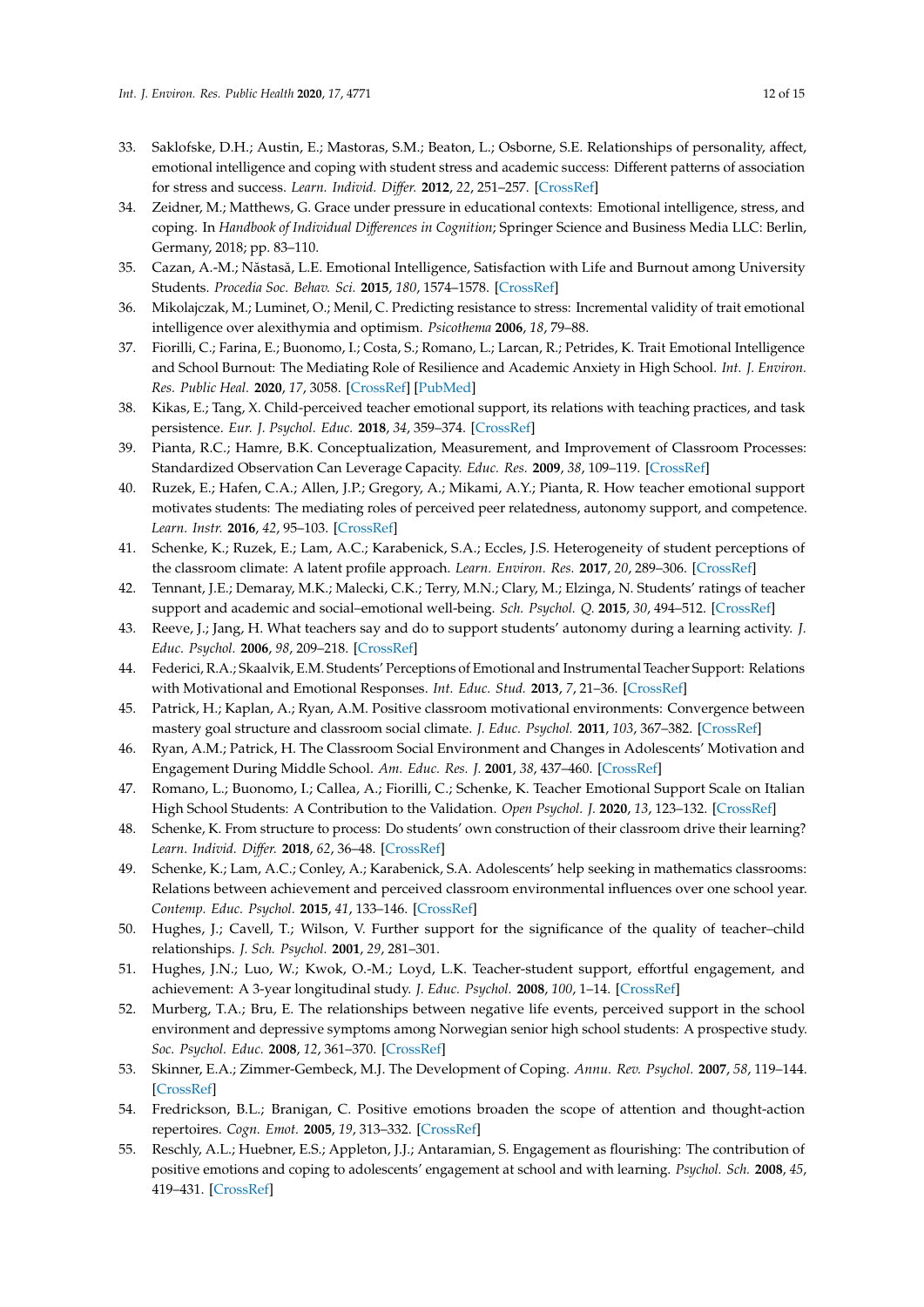- <span id="page-12-0"></span>56. Kim, B.; Jee, S.; Lee, J.; An, S.; Lee, S.M. Relationships between social support and student burnout: A meta-analytic approach. *Stress Heal.* **2017**, *34*, 127–134. [\[CrossRef\]](http://dx.doi.org/10.1002/smi.2771) [\[PubMed\]](http://www.ncbi.nlm.nih.gov/pubmed/28639354)
- <span id="page-12-1"></span>57. Shin, H.; Ryan, A.M. Friend influence on early adolescent disruptive behavior in the classroom: Teacher emotional support matters. *Dev. Psychol.* **2017**, *53*, 114–125. [\[CrossRef\]](http://dx.doi.org/10.1037/dev0000250) [\[PubMed\]](http://www.ncbi.nlm.nih.gov/pubmed/27854462)
- <span id="page-12-2"></span>58. Götz, T.; Preckel, F.; Zeidner, M.; Schleyer, E. Big fish in big ponds: A multilevel analysis of test anxiety and achievement in special gifted classes. *Anxiety Stress. Coping* **2008**, *21*, 185–198. [\[CrossRef\]](http://dx.doi.org/10.1080/10615800701628827) [\[PubMed\]](http://www.ncbi.nlm.nih.gov/pubmed/18350396)
- <span id="page-12-3"></span>59. Martin, A.J. Examining a multidimensional model of student motivation and engagement using a construct validation approach. *Br. J. Educ. Psychol.* **2007**, *77*, 413–440. [\[CrossRef\]](http://dx.doi.org/10.1348/000709906X118036)
- <span id="page-12-4"></span>60. Lader, M.; Marks, I. *Clinical Anxiety*; Butterworth-Heinemann: Oxford, UK, 2013.
- 61. Schutz, P.; Pekrun, R. Introduction to emotion in education. In *Emotion in Education*; Schutz, P., Pekrun, R., Eds.; Academic Press: San Diego, CA, USA, 2007; pp. 3–10.
- <span id="page-12-5"></span>62. Zeidner, M. Test Anxiety in Educational Contexts. In *Emotion in Education*; Elsevier BV: Amsterdam, The Netherlands, 2007; pp. 165–184.
- <span id="page-12-6"></span>63. Lyndon, M.P.; Henning, M.A.; Alyami, H.; Krishna, S.; Zeng, I.; Yu, T.-C.; Hill, A.G. Burnout, quality of life, motivation, and academic achievement among medical students: A person-oriented approach. *Perspect. Med Educ.* **2017**, *6*, 108–114. [\[CrossRef\]](http://dx.doi.org/10.1007/s40037-017-0340-6)
- 64. Lotz, C.; Sparfeldt, J.R. Does test anxiety increase as the exam draws near? Students' state test anxiety recorded over the course of one semester. *Pers. Individ. Di*ff*er.* **2017**, *104*, 397–400. [\[CrossRef\]](http://dx.doi.org/10.1016/j.paid.2016.08.032)
- <span id="page-12-7"></span>65. Van Ameringen, M.; Mancini, C.; Farvolden, P. The impact of anxiety disorders on educational achievement. *J. Anxiety Disord.* **2003**, *17*, 561–571. [\[CrossRef\]](http://dx.doi.org/10.1016/S0887-6185(02)00228-1)
- <span id="page-12-8"></span>66. Romano, L.; Buonomo, I.; Callea, A.; Fiorilli, C. Alexithymia in Young people's academic career: The mediating role of anxiety and resilience. *J. Genet. Psychol.* **2019**, *180*, 157–169. [\[CrossRef\]](http://dx.doi.org/10.1080/00221325.2019.1620675)
- <span id="page-12-9"></span>67. Buchwald, P. Test anxiety and performance in the framework of the conservation of resources theory. *Cogn. Brain Behav.* **2010**, *14*, 283.
- <span id="page-12-10"></span>68. Campbell-Sills, L.; Barlow, D.H.; Brown, T.A.; Hofmann, S.G. Effects of suppression and acceptance on emotional responses of individuals with anxiety and mood disorders. *Behav. Res. Ther.* **2006**, *44*, 1251–1263. [\[CrossRef\]](http://dx.doi.org/10.1016/j.brat.2005.10.001)
- <span id="page-12-11"></span>69. Amstadter, A.B. Emotion regulation and anxiety disorders. *J. Anxiety Disord.* **2007**, *22*, 211–221. [\[CrossRef\]](http://dx.doi.org/10.1016/j.janxdis.2007.02.004) [\[PubMed\]](http://www.ncbi.nlm.nih.gov/pubmed/17349775)
- 70. Gross, J.J.; John, O.P. Individual differences in two emotion regulation processes: Implications for affect, relationships, and well-being. *J. Pers. Soc. Psychol.* **2003**, *85*, 348–362. [\[CrossRef\]](http://dx.doi.org/10.1037/0022-3514.85.2.348) [\[PubMed\]](http://www.ncbi.nlm.nih.gov/pubmed/12916575)
- <span id="page-12-12"></span>71. Strack, J.; Esteves, F. Exams? Why worry? Interpreting anxiety as facilitative and stress appraisals. *Anxiety Stress. Coping* **2014**, *28*, 205–214. [\[CrossRef\]](http://dx.doi.org/10.1080/10615806.2014.931942) [\[PubMed\]](http://www.ncbi.nlm.nih.gov/pubmed/24902852)
- <span id="page-12-13"></span>72. Filippello, P.; Sorrenti, L.; Buzzai, C.; Costa, S. Predicting risk of school refusal: Examining the incremental role of trait EI beyond personality and emotion regulation. *Psihologija* **2018**, *51*, 51–67. [\[CrossRef\]](http://dx.doi.org/10.2298/PSI170526013F)
- <span id="page-12-14"></span>73. Hughes, E.K.; Gullone, E.; Dudley, A.; Tonge, B.J. A Case-Control Study of Emotion Regulation and School Refusal in Children and Adolescents. *J. Early Adolesc.* **2009**, *30*, 691–706. [\[CrossRef\]](http://dx.doi.org/10.1177/0272431609341049)
- <span id="page-12-15"></span>74. De Wit, D.J.; Karioja, K.; Rye, B.J.; Shain, M. Perceptions of declining classmate and teacher support following the transition to high school: Potential correlates of increasing student mental health difficulties. *Psychol. Sch.* **2011**, *48*, 556–572. [\[CrossRef\]](http://dx.doi.org/10.1002/pits.20576)
- 75. Jellesma, F.C.; Zee, M.; Koomen, H.M. Children's perceptions of the relationship with the teacher: Associations with appraisals and internalizing problems in middle childhood. *J. Appl. Dev. Psychol.* **2015**, *36*, 30–38. [\[CrossRef\]](http://dx.doi.org/10.1016/j.appdev.2014.09.002)
- <span id="page-12-16"></span>76. Kurdi, V.; Archambault, I. Student–Teacher Relationships and Student Anxiety: Moderating Effects of Sex and Academic Achievement. *Can. J. Sch. Psychol.* **2017**, *33*, 212–226. [\[CrossRef\]](http://dx.doi.org/10.1177/0829573517707906)
- <span id="page-12-17"></span>77. Jones, A.M.; West, K.B.; Suveg, C. Anxiety in the School Setting: A Framework for Evidence-Based Practice. *Sch. Ment. Heal.* **2017**, *11*, 4–14. [\[CrossRef\]](http://dx.doi.org/10.1007/s12310-017-9235-2)
- <span id="page-12-18"></span>78. Blair, C. School readiness: Integrating cognition and emotion in a neurobiological conceptualization of children's functioning at school entry. *Am. Psychol.* **2002**, *57*, 111–127. [\[CrossRef\]](http://dx.doi.org/10.1037/0003-066X.57.2.111) [\[PubMed\]](http://www.ncbi.nlm.nih.gov/pubmed/11899554)
- <span id="page-12-19"></span>79. Kalutskaya, I.; Buhs, E.S. Social withdrawal in Russian youth: Using the Extended Class Play to examine socio-emotional and academic adjustment. *Int. J. Adolesc. Youth* **2013**, *20*, 485–500. [\[CrossRef\]](http://dx.doi.org/10.1080/02673843.2013.806270)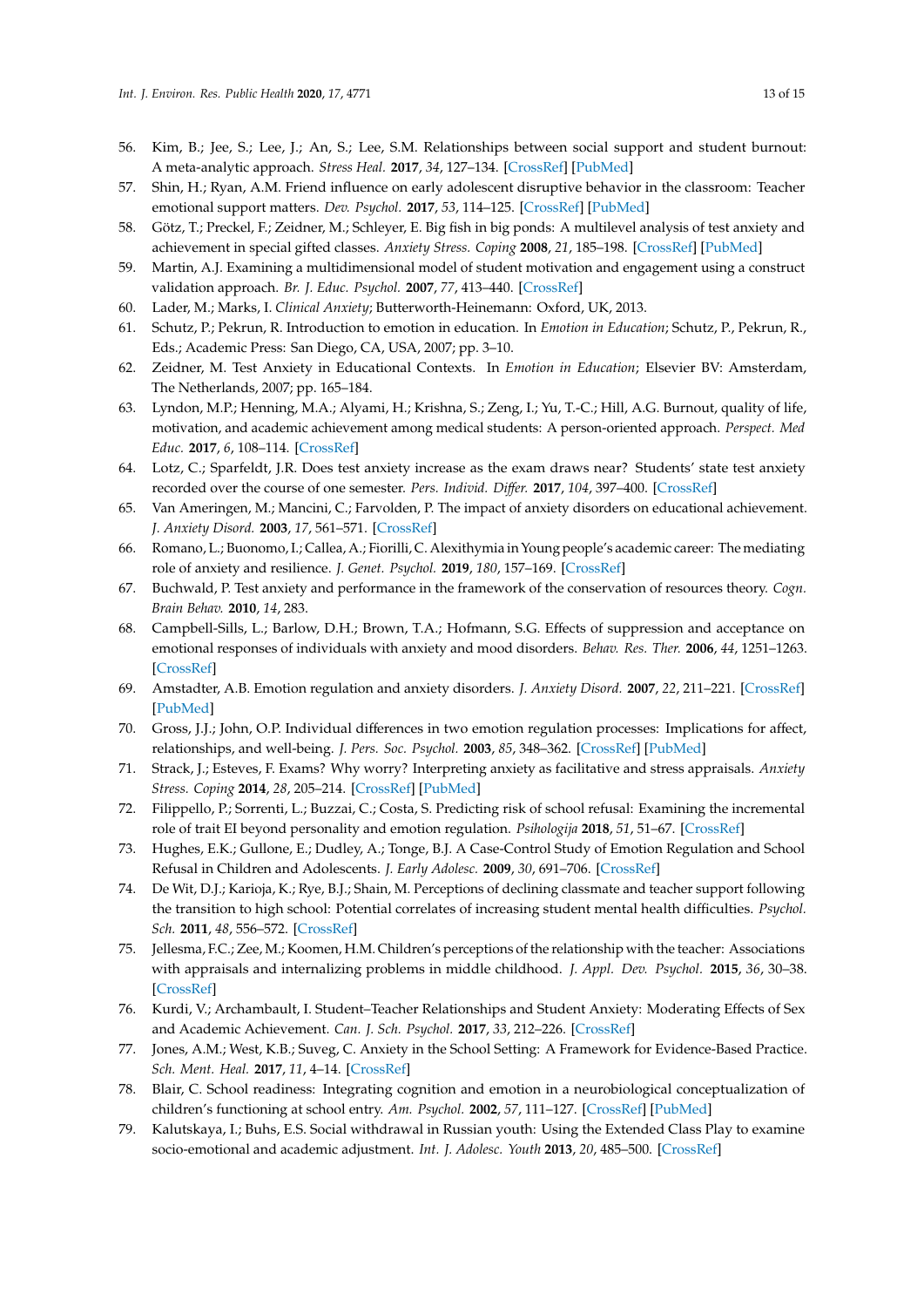- <span id="page-13-0"></span>80. Evans, M.A. Shyness in the classroom and home. In *International Handbook of Social Anxiety: Concepts, Research and Interventions Relating to the Self and Shyness*; Crozier, W.R., Alden, L.E., Eds.; John Wiley & Sons Ltd.: New York, NY, USA, 2001; pp. 159–183.
- <span id="page-13-1"></span>81. Hughes, K.; Coplan, R.J. Why classroom climate matters for children high in anxious solitude: A study of differential susceptibility. *Sch. Psychol. Q.* **2018**, *33*, 94–102. [\[CrossRef\]](http://dx.doi.org/10.1037/spq0000201) [\[PubMed\]](http://www.ncbi.nlm.nih.gov/pubmed/28318284)
- <span id="page-13-2"></span>82. Di Fabio, A.; Palazzeschi, L. Proprietà psicometriche del trait emotional intelligence questionnaire short form (TEIQue-SF) nel contesto italiano. *G. Ital. Ric. Appl.* **2011**, *4*, 327–336.
- <span id="page-13-3"></span>83. Mavroveli, S.; Petrides, K.V.; Rieffe, C.; Bakker, F. Trait emotional intelligence, psychological well-being and peer-rated social competence in adolescence. *Br. J. Dev. Psychol.* **2007**, *25*, 263–275. [\[CrossRef\]](http://dx.doi.org/10.1348/026151006X118577)
- <span id="page-13-4"></span>84. Di Fabio, A.; Saklofske, D.H. The contributions of personality and emotional intelligence to resiliency. *Pers. Individ. Di*ff*er.* **2018**, *123*, 140–144. [\[CrossRef\]](http://dx.doi.org/10.1016/j.paid.2017.11.012)
- <span id="page-13-5"></span>85. De Beni, R.; Moè, A.; Cornoldi, C.; Meneghetti, C.; Fabris, M.; Zamperlin, C.; De Min Tona, G. AMOS NUOVA EDIZIONE: Abilità e Motivazione allo Studio. Prove di Valutazione e Orientamento per la Scuola Secondaria di Secondo Grado e l'Università. Edizioni Erickson: Trento, Italy, 2014.
- <span id="page-13-6"></span>86. Morelli, E.; Palamà, D.; Meneghetti, C. Il ruolo degli stili cognitivi e degli aspetti emotivo-motivazionali nella buona riuscita nello studio. *Di*ffi*coltà di Apprendimento e Didatt. Inclusiva* **2015**, *2*, 477–486.
- <span id="page-13-7"></span>87. Fiorilli, C.; De Stasio, S.; Di Chiacchio, C.; Pepe, A.; Salmela-Aro, K. School burnout, depressive symptoms and engagement: Their combined effect on student achievement. *Int. J. Educ. Res.* **2017**, *84*, 1–12. [\[CrossRef\]](http://dx.doi.org/10.1016/j.ijer.2017.04.001)
- <span id="page-13-8"></span>88. Massey, F.J. The Kolmogorov-Smirnov Test for Goodness of Fit. *J. Am. Stat. Assoc.* **1951**, *46*, 68–78. [\[CrossRef\]](http://dx.doi.org/10.1080/01621459.1951.10500769)
- <span id="page-13-9"></span>89. Shapiro, S.S.; Wilk, M.B. An Analysis of Variance Test for Normality (Complete Samples). *Biometrika* **1965**, *52*, 591. [\[CrossRef\]](http://dx.doi.org/10.2307/2333709)
- <span id="page-13-10"></span>90. Muthén, L.K.; Muthén, B.O. *Mplus User's Guide*, 6th ed.; Muthén & Muthén: Los Angeles, CA, USA, 2010.
- <span id="page-13-11"></span>91. Ali, F.; Amorim, I.S.; Chamorro-Premuzic, T. Empathy deficits and trait emotional intelligence in psychopathy and Machiavellianism. *Pers. Individ. Di*ff*er.* **2009**, *47*, 758–762. [\[CrossRef\]](http://dx.doi.org/10.1016/j.paid.2009.06.016)
- <span id="page-13-12"></span>92. Ferguson, F.J.; Austin, E. Associations of trait and ability emotional intelligence with performance on Theory of Mind tasks in an adult sample. *Pers. Individ. Di*ff*er.* **2010**, *49*, 414–418. [\[CrossRef\]](http://dx.doi.org/10.1016/j.paid.2010.04.009)
- <span id="page-13-13"></span>93. Little, T.D.; Rhemtulla, M.; Gibson, K.; Schoemann, A.M. Why the items versus parcels controversy needn't be one. *Psychol. Methods* **2013**, *18*, 285–300. [\[CrossRef\]](http://dx.doi.org/10.1037/a0033266) [\[PubMed\]](http://www.ncbi.nlm.nih.gov/pubmed/23834418)
- <span id="page-13-14"></span>94. Kelava, A.; Werner, C.; Schermelleh-Engel, K.; Moosbrugger, H.; Zapf, D.; Ma, Y.; Cham, H.; Aiken, L.S.; West, S.G. Advanced Nonlinear Latent Variable Modeling: Distribution Analytic LMS and QML Estimators of Interaction and Quadratic Effects. *Struct. Equ. Model. A Multidiscip. J.* **2011**, *18*, 465–491. [\[CrossRef\]](http://dx.doi.org/10.1080/10705511.2011.582408)
- <span id="page-13-15"></span>95. Dimitruk, P.; Schermelleh-Engel, K.; Kelava, A.; Moosbrugger, H. Challenges in Nonlinear Structural Equation Modeling. *Methodology* **2007**, *3*, 100–114. [\[CrossRef\]](http://dx.doi.org/10.1027/1614-2241.3.3.100)
- <span id="page-13-16"></span>96. Seibert, G.S.; Bauer, K.N.; May, R.W.; Fincham, F.D. Emotion regulation and academic underperformance: The role of school burnout. *Learn. Individ. Di*ff*er.* **2017**, *60*, 1–9. [\[CrossRef\]](http://dx.doi.org/10.1016/j.lindif.2017.10.001)
- <span id="page-13-17"></span>97. Thompson, R.S.Y.; Leadbeater, B. Adults make a difference: The protective effects of parent and teacher emotional support on emotional and behavioral problems of peer-victimized adolescents. *J. Community Psychol.* **2010**, *38*, 80–98. [\[CrossRef\]](http://dx.doi.org/10.1002/jcop.20353)
- <span id="page-13-18"></span>98. Suldo, S.M.; Friedrich, A.A.; White, T.; Farmer, J.; Minch, D.; Michalowski, J. Teacher Support and Adolescents' Subjective Well-Being: A Mixed-Methods Investigation. *School Psych. Rev.* **2009**, *38*, 67–85. [\[CrossRef\]](http://dx.doi.org/10.1080/02796015.2009.12087850)
- 99. Gariepy, G.; Honkaniemi, H.; Quesnel-Vallee, A. Social support and protection from depression: Systematic review of current findings in Western countries. *Br. J. Psychiatry* **2016**, *209*, 284–293. [\[CrossRef\]](http://dx.doi.org/10.1192/bjp.bp.115.169094)
- <span id="page-13-19"></span>100. Pössel, P.; Rudasill, K.M.; Sawyer, M.G.; Spence, S.H.; Bjerg, A.C. Associations between teacher emotional support and depressive symptoms in Australian adolescents: A 5-year longitudinal study. *Dev. Psychol.* **2013**, *49*, 2135–2146. [\[CrossRef\]](http://dx.doi.org/10.1037/a0031767)
- <span id="page-13-20"></span>101. Kim, B.; Lee, M.; Kim, K.; Choi, H.; Lee, S.M. Longitudinal Analysis of Academic Burnout in Korean Middle School Students. *Stress Heal.* **2014**, *31*, 281–289. [\[CrossRef\]](http://dx.doi.org/10.1002/smi.2553) [\[PubMed\]](http://www.ncbi.nlm.nih.gov/pubmed/24452964)
- <span id="page-13-21"></span>102. De la Fuente, J.; García-Torrecillas, J.M.; Rodríguez-Vargas, S. The relationship between coping strategies, test anxiety, and burnout-engagement behavior in university undergraduates. In *Coping Strategies and Health*; Bachman, M., Ed.; NOVA Publisher: New York, NY, USA, 2015; pp. 27–44.
- <span id="page-13-22"></span>103. Koutsimani, P.; Montgomery, A.; Georganta, K. The Relationship Between Burnout, Depression, and Anxiety: A Systematic Review and Meta-Analysis. *Front. Psychol.* **2019**, *10*, 284. [\[CrossRef\]](http://dx.doi.org/10.3389/fpsyg.2019.00284) [\[PubMed\]](http://www.ncbi.nlm.nih.gov/pubmed/30918490)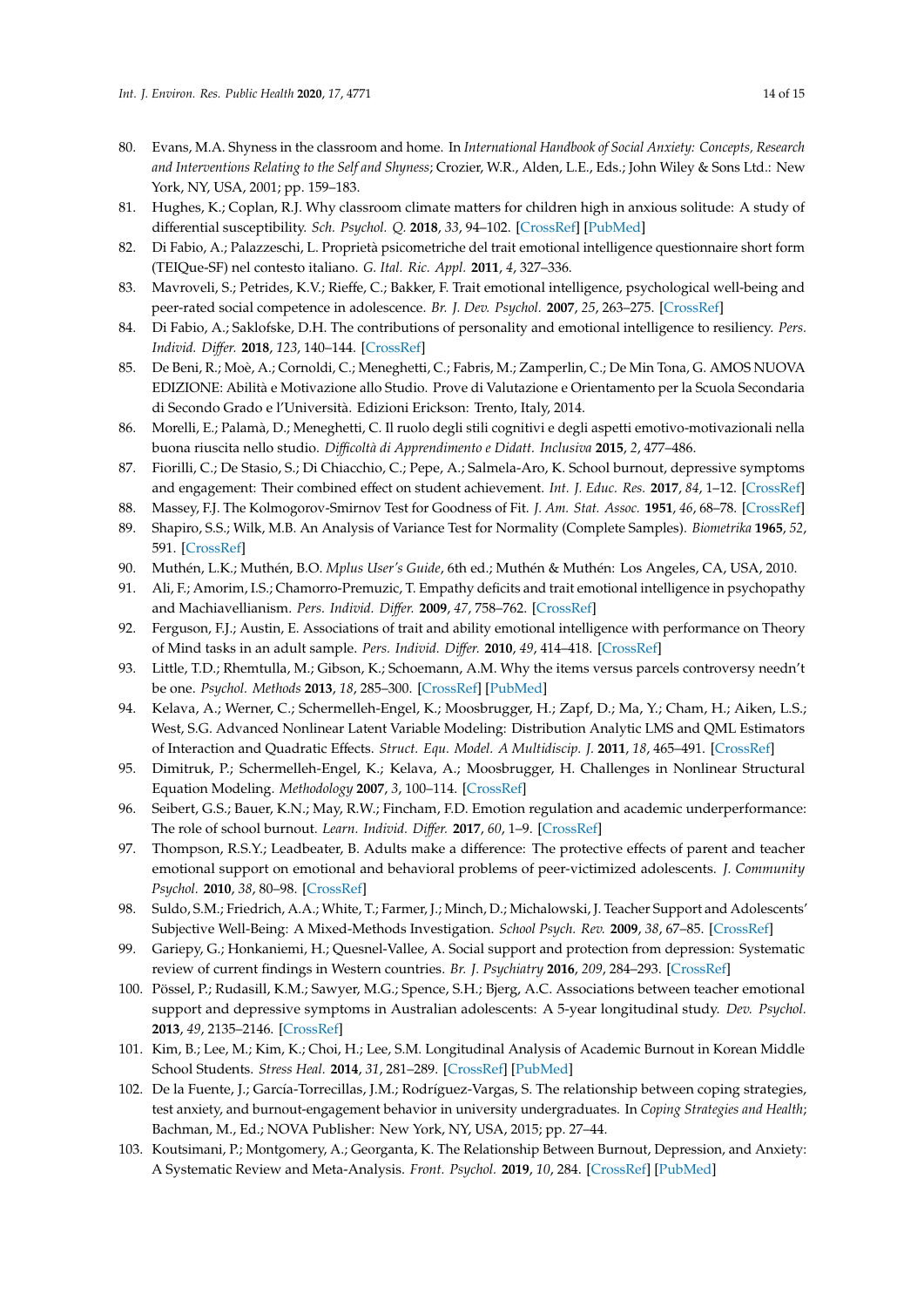- <span id="page-14-0"></span>104. Hooda, M.; Saini, A. Academic Anxiety: An Overview. *Educ. Quest An Int. J. Educ. Appl. Soc. Sci.* **2017**, *8*, 807–810. [\[CrossRef\]](http://dx.doi.org/10.5958/2230-7311.2017.00139.8)
- <span id="page-14-1"></span>105. Jones, A.M.; Suveg, C. Flying Under the Radar: School Reluctance in Anxious Youth. *Sch. Ment. Heal.* **2015**, *7*, 212–223. [\[CrossRef\]](http://dx.doi.org/10.1007/s12310-015-9148-x)
- <span id="page-14-2"></span>106. Laborde, S.; Lautenbach, F.; Allen, M.S.; Herbert, C.; Achtzehn, S. The role of trait emotional intelligence in emotion regulation and performance under pressure. *Pers. Individ. Di*ff*er.* **2014**, *57*, 43–47. [\[CrossRef\]](http://dx.doi.org/10.1016/j.paid.2013.09.013)
- <span id="page-14-3"></span>107. Bastian, V.A.; Burns, N.R.; Nettelbeck, T. Emotional intelligence predicts life skills, but not as well as personality and cognitive abilities. *Pers. Individ. Di*ff*er.* **2005**, *39*, 1135–1145. [\[CrossRef\]](http://dx.doi.org/10.1016/j.paid.2005.04.006)
- <span id="page-14-4"></span>108. Gannon, N.; Ranzijn, R.; Parletta, N. Does emotional intelligence predict unique variance in life satisfaction beyond IQ and personality? *Pers. Individ. Di*ff*er.* **2005**, *38*, 1353–1364. [\[CrossRef\]](http://dx.doi.org/10.1016/j.paid.2004.09.001)
- <span id="page-14-5"></span>109. Panayiotou, G.; Karekla, M. Perceived social support helps, but does not buffer the negative impact of anxiety disorders on quality of life and perceived stress. *Soc. Psychiatry Psychiatr. Epidemiology* **2012**, *48*, 283–294. [\[CrossRef\]](http://dx.doi.org/10.1007/s00127-012-0533-6)
- <span id="page-14-6"></span>110. Uchino, B.N. Understanding the Links Between Social Support and Physical Health: A Life-Span Perspective With Emphasis on the Separability of Perceived and Received Support. *Perspect. Psychol. Sci.* **2009**, *4*, 236–255. [\[CrossRef\]](http://dx.doi.org/10.1111/j.1745-6924.2009.01122.x)
- <span id="page-14-7"></span>111. Kafetsios, K.; Sideridis, G. Attachment, Social Support and Well-being in Young and Older Adults. *J. Heal. Psychol.* **2006**, *11*, 863–875. [\[CrossRef\]](http://dx.doi.org/10.1177/1359105306069084)
- <span id="page-14-8"></span>112. Collins, N.L.; Feeney, B.C. A safe haven: An attachment theory perspective on support seeking and caregiving in intimate relationships. *J. Pers. Soc. Psychol.* **2000**, *78*, 1053–1073. [\[CrossRef\]](http://dx.doi.org/10.1037/0022-3514.78.6.1053) [\[PubMed\]](http://www.ncbi.nlm.nih.gov/pubmed/10870908)
- <span id="page-14-9"></span>113. Di Fabio, A.; Kenny, M.E. Promoting Emotional Intelligence and Career Decision Making Among Italian High School Students. *J. Career Assess.* **2010**, *19*, 21–34. [\[CrossRef\]](http://dx.doi.org/10.1177/1069072710382530)
- <span id="page-14-10"></span>114. Nelis, D.; Quoidbach, J.; Mikolajczak, M.; Hanserine, M. Increasing emotional intelligence: (How) is it possible? *Pers. Individ. Di*ff*er.* **2009**, *47*, 36–41. [\[CrossRef\]](http://dx.doi.org/10.1016/j.paid.2009.01.046)
- <span id="page-14-11"></span>115. Yu, R.; Singh, K. Teacher support, instructional practices, student motivation, and mathematics achievement in high school. *J. Educ. Res.* **2016**, *111*, 81–94. [\[CrossRef\]](http://dx.doi.org/10.1080/00220671.2016.1204260)
- <span id="page-14-12"></span>116. Mavroveli, S.; Sanchez-Ruiz, M.-J. Trait emotional intelligence influences on academic achievement and school behaviour. *Br. J. Educ. Psychol.* **2011**, *81*, 112–134. [\[CrossRef\]](http://dx.doi.org/10.1348/2044-8279.002009)
- <span id="page-14-13"></span>117. Lee, S.J.; Choi, Y.J.; Chae, H. The effects of personality traits on academic burnout in Korean medical students. *Integr. Med. Res.* **2017**, *6*, 207–213. [\[CrossRef\]](http://dx.doi.org/10.1016/j.imr.2017.03.005)
- <span id="page-14-14"></span>118. Bamber, M.D.; Schneider, J.K. Mindfulness-based meditation to decrease stress and anxiety in college students: A narrative synthesis of the research. *Educ. Res. Rev.* **2016**, *18*, 1–32. [\[CrossRef\]](http://dx.doi.org/10.1016/j.edurev.2015.12.004)
- <span id="page-14-15"></span>119. Kuyken, W.; Weare, K.; Ukoumunne, O.C.; Vicary, R.; Motton, N.; Burnett, R.; Cullen, C.; Hennelly, S.; Huppert, F. Effectiveness of the Mindfulness in Schools Programme: Non-randomised controlled feasibility study. *Br. J. Psychiatry* **2013**, *203*, 126–131. [\[CrossRef\]](http://dx.doi.org/10.1192/bjp.bp.113.126649)
- <span id="page-14-16"></span>120. Braun, S.S.; Roeser, R.W.; Mashburn, A.J.; Skinner, E. Middle School Teachers' Mindfulness, Occupational Health and Well-Being, and the Quality of Teacher-Student Interactions. *Mindfulness* **2018**, *10*, 245–255. [\[CrossRef\]](http://dx.doi.org/10.1007/s12671-018-0968-2)



© 2020 by the authors. Licensee MDPI, Basel, Switzerland. This article is an open access article distributed under the terms and conditions of the Creative Commons Attribution (CC BY) license (http://[creativecommons.org](http://creativecommons.org/licenses/by/4.0/.)/licenses/by/4.0/).